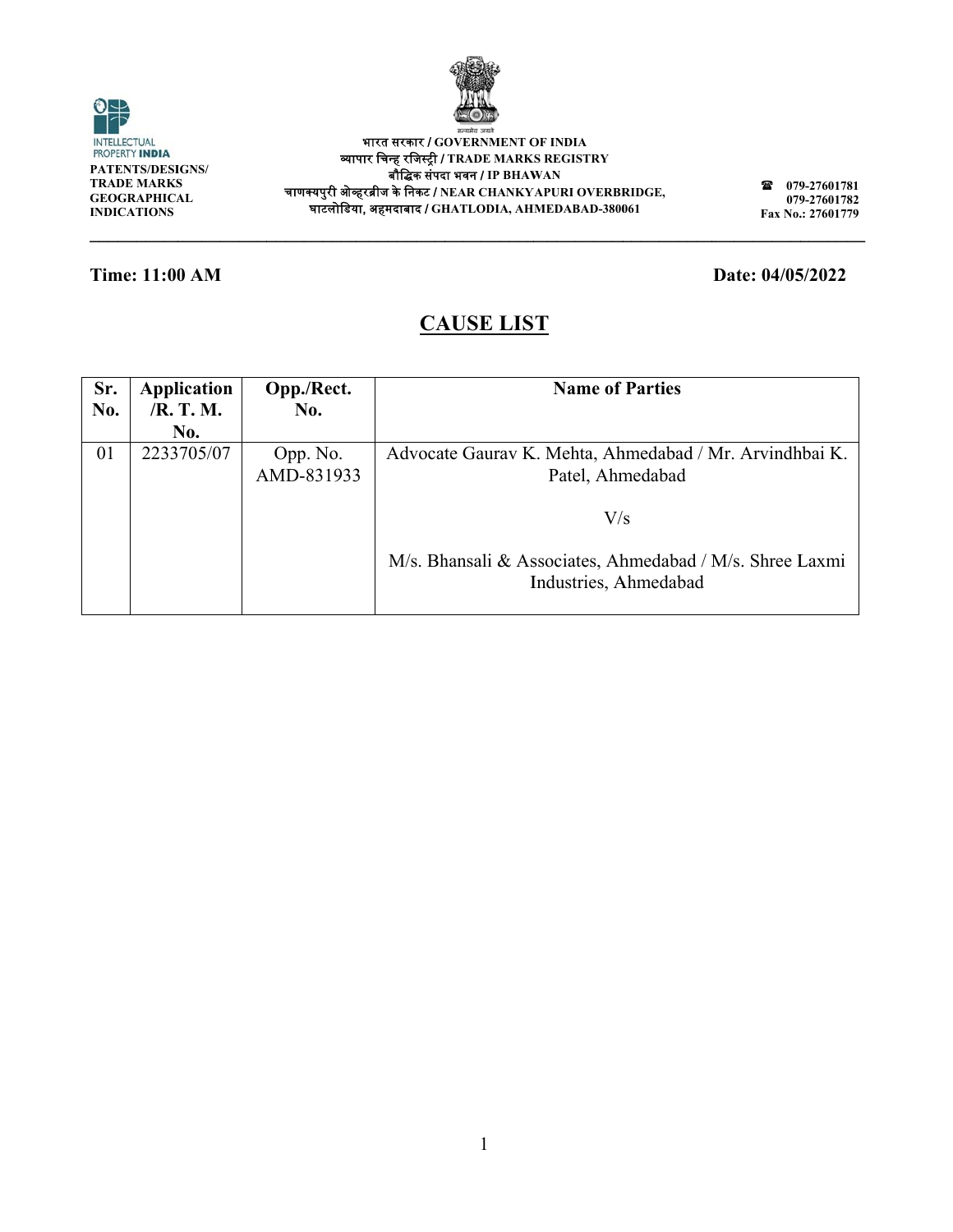**\_\_\_\_\_\_\_\_\_\_\_**

**\_\_\_\_\_\_\_\_\_\_ \_\_\_\_\_\_\_\_\_\_\_**

**PATENTS/DESI IGNS/ TRADE MARKS S GEOGRAPHICA AL INDICATIONS**

INTELLECTUAL<br>PROPERTY INDIA

O

# **Time: 11:00 AM**

**\_\_\_\_\_\_\_\_\_\_\_**

# **CA AUSE LIS T**

**\_\_\_\_\_\_\_\_\_\_**

**\_\_\_\_\_\_\_\_\_\_\_**

**\_\_\_\_\_\_\_\_\_\_**

| Sr.<br>No. | <b>Application</b><br>/R. T. M.<br>No. | Opp./Rect.<br>No.       | <b>Name of Parties</b>                                                                           |
|------------|----------------------------------------|-------------------------|--------------------------------------------------------------------------------------------------|
| 01         | 4682499/03                             | Opp. No.<br>AMD-1086730 | Mr. Vijay Kumar Gupta, Delhi / Mr. Gabani Keyur<br>Rameshbhai, Surat                             |
|            |                                        |                         | V/s                                                                                              |
|            |                                        |                         | M/s. S A Associates, Maharashtra / Mr. Mahendra Jeshabhai<br>Bambhaniya, Maharashtra             |
| 02         | 4620730/09                             | Opp. No.<br>AMD-1086731 | Mr. Vijay Kumar Gupta, Delhi / Mr. Gabani Keyur<br>Rameshbhai, Surat                             |
|            |                                        |                         | V/s                                                                                              |
|            |                                        |                         | M/s. S A Associates, Maharashtra / Mr. Mahendra Jeshabhai<br>Bambhaniya, Maharashtra             |
| 03         | 1715135/10                             | Opp. No.<br>AMD-752021  | M/s. Gopakumar Nair Associates, Maharashtra / M/s. Meril<br>Life Sciences Private Limited, Vapi  |
|            |                                        |                         | V/s                                                                                              |
|            |                                        |                         | M/s. Mace Corporate Associates, New Delhi / M/s. Jagsonpal<br>Pharmaceuticals Limited, New Delhi |
| 04         | 1715135/10                             | Opp. No.<br>AMD-754450  | M/s. Gopakumar Nair Associates, Maharashtra / M/s. Meril<br>Life Sciences Private Limited, Vapi  |
|            |                                        |                         | V/s                                                                                              |
|            |                                        |                         | M/s. Remfry & Sagar, Gurgon                                                                      |



**079 9-27601781 079 9-27601782 Fax No. .: 27601779**

**\_\_\_\_\_\_\_**

### **Date: 10/05 5/2022**

**\_\_\_\_\_\_\_\_\_\_\_**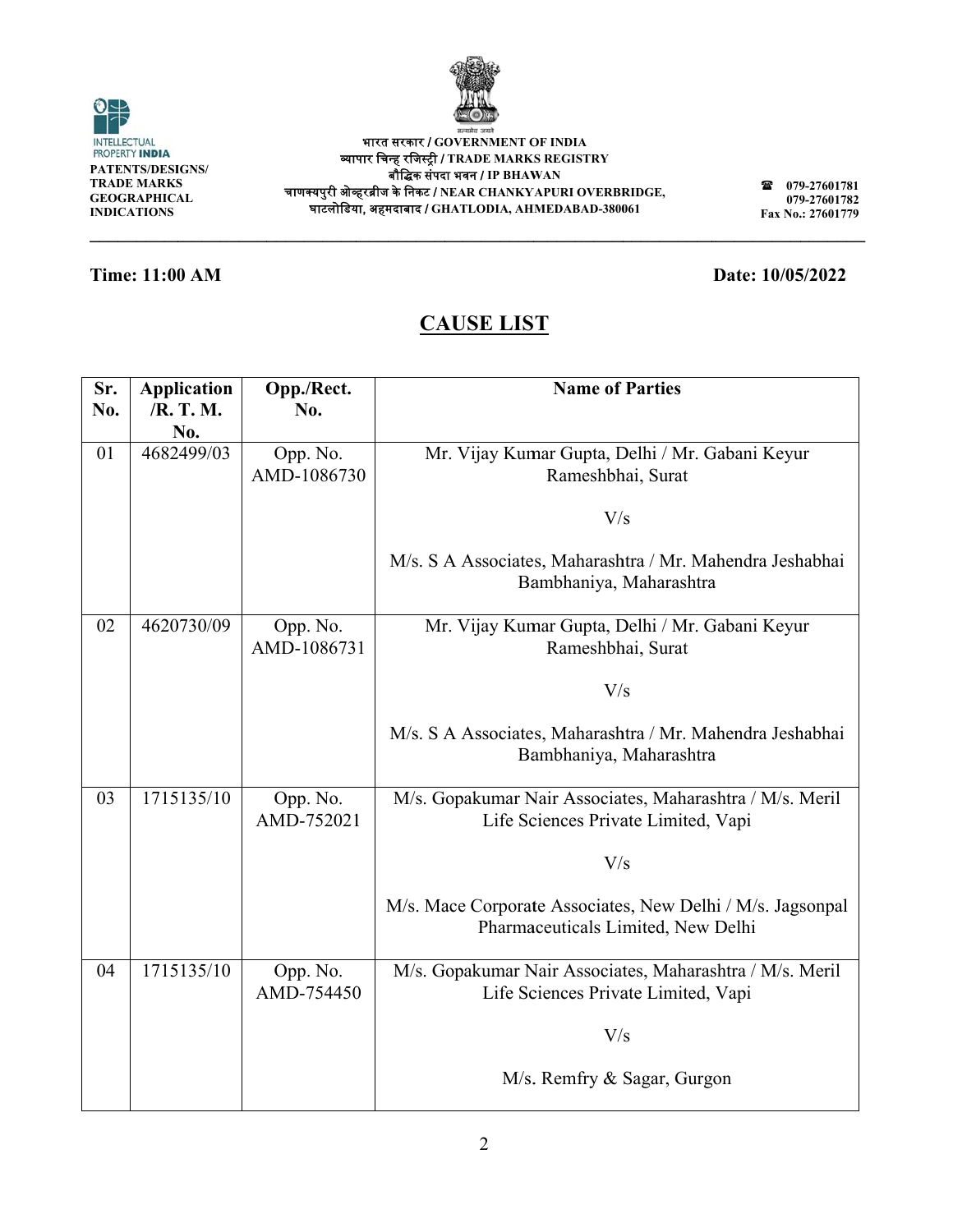| 05 | 851462/03  | Opp. No.<br>AMD-711597 | Mr. Jatin Y. Trivedi, Ahmedabad / Mr. Ramanlal<br>Laxminarayan Pawar, Ahmedabad              |
|----|------------|------------------------|----------------------------------------------------------------------------------------------|
|    |            |                        | V/s                                                                                          |
|    |            |                        | M/s. L. R. Swami Co., Chennai / M/s. Pawer Soaps<br>Limited, Pondicherry                     |
| 06 | 1010600/30 | Opp. No.<br>AMD-123810 | M/s. Trade Mark Registration Service, Jaipur / M/s. Calcutta<br>Trading Company, Jaipur      |
|    |            |                        | V/s                                                                                          |
|    |            |                        | M/s. Calcuta Trade Mark Co., Delhi / M/s. Iqbal Tea Traders<br>Private Limited, New Delhi    |
| 07 | 1907645/19 | Opp. No.<br>AMD-779684 | M/s. M.N.Shah & Co., Ahmedabad / M/s. Lemon Ceramic<br>Pvt. Ltd., Ahmedabad                  |
|    |            |                        | V/s                                                                                          |
|    |            |                        | M/s. H. P. Associates, Mumbai / M/s. Lemon Home<br>Appliances Pvt. Ltd., Mumbai              |
| 08 | 2299599/30 | Opp. No.<br>AMD-833854 | Advocate Mrugeshkumar Anandjibhai Mavani, Rajkot / Mr.<br>Ravibhai Vijaybhai Rathod, Gujarat |
|    |            |                        | V/s                                                                                          |
|    |            |                        | M/s. Anand And Anand, New Delhi / M/s. Dharampal<br>Premchand Ltd., Delhi                    |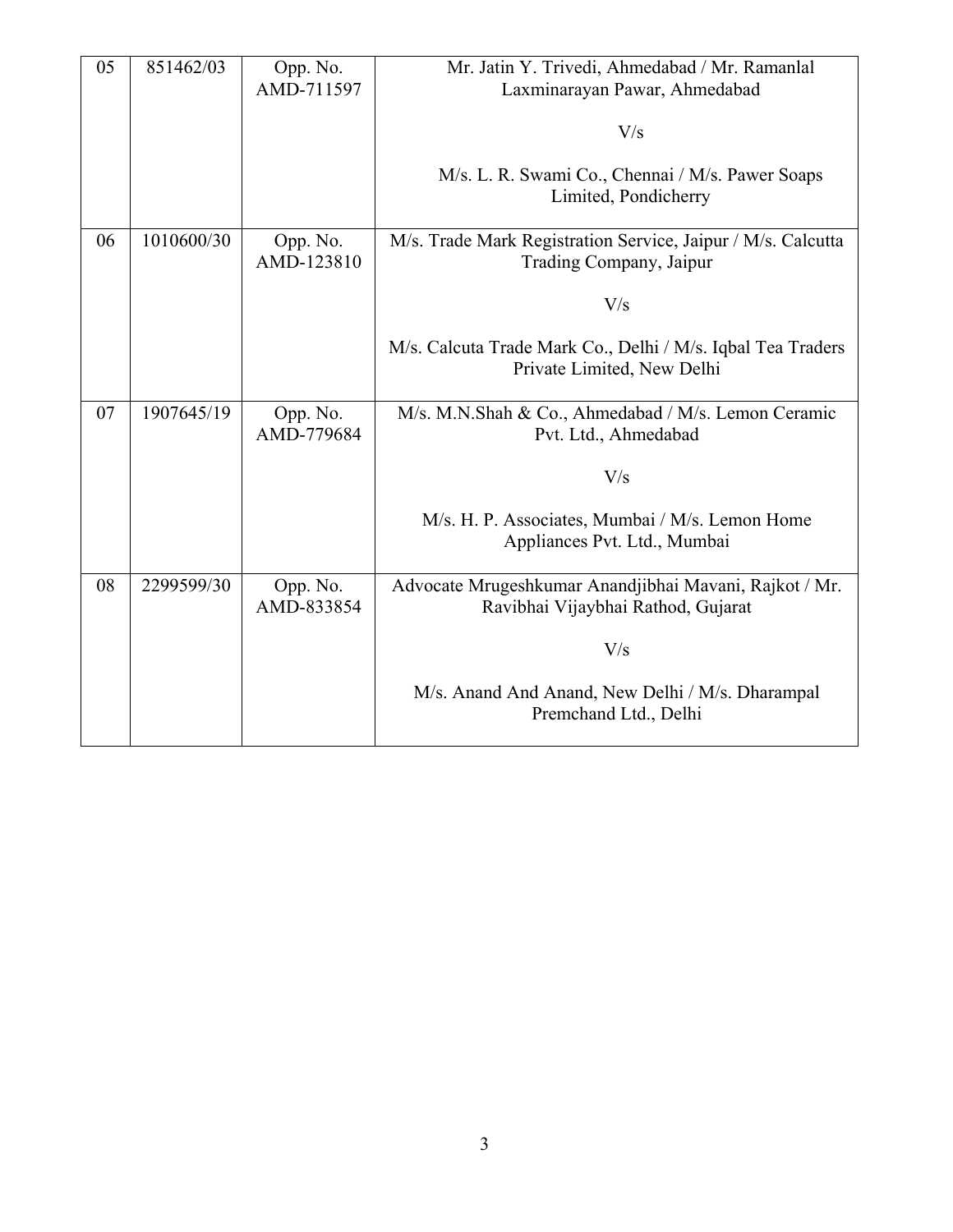

| सत्यमेव जयते |
|--------------|

**\_\_\_\_\_\_\_\_\_\_\_**

**079 9-27601781 079 9-27601782 Fax No. .: 27601779**

### **Time: 11:00 AM**

**\_\_\_\_\_\_\_\_\_\_\_**

**\_\_\_\_\_\_\_\_\_\_\_**

# **CA AUSE LIS T**

**\_\_\_\_\_\_\_\_\_\_**

**\_\_\_\_\_\_\_\_\_\_\_**

**\_\_\_\_\_\_\_\_\_\_**

| Sr.<br>No. | <b>Application</b><br>/R. T. M.<br>No. | Opp./Rect.<br>No.      | <b>Name of Parties</b>                                                                 |
|------------|----------------------------------------|------------------------|----------------------------------------------------------------------------------------|
| 01         | 846799/30                              | Opp. No.<br>AMD-190566 | M/s. A. R. Shah & Co., Ahmedabad / Mr. Kamleshkumar<br>Kanaiyalal Bhervani, Ahmedabad  |
|            |                                        |                        | V/s                                                                                    |
|            |                                        |                        | M/s. D. P. Ahuja & Co., Calcutta                                                       |
| 02         | 560225/16                              | Opp. No.<br>AMD-190827 | M/s. R. R. Shah & Co., Ahmedabad / Smt. Manjulaben<br>Vasudev Bhatt, Ahmedabad         |
|            |                                        |                        | V/s                                                                                    |
|            |                                        |                        | Mr. Sushant Singh, New Delhi / M/s. Hindustan Pencils Ltd.,<br>Mumbai                  |
| 03         | 1142111/30                             | Opp. No.<br>AMD-195306 | M/s. H. K. Acharya & Company, Ahmedabad / M/s. Alpinik<br>Farms, Vasad                 |
|            |                                        |                        | V/s                                                                                    |
|            |                                        |                        | M/s. Y. J. Trivedi & Co., Ahmedabad / M/s. Zen Industries<br>Pvt. Ltd., Ahmedabad      |
| 04         | 1712177/30                             | Opp. No.<br>AMD-757300 | M/s. Harsh M. Pathak & Co., Gandhinagar / Mr. Modi<br>Dharmeshkumar Babulal, Ahmedabad |
|            |                                        |                        | V/s                                                                                    |
|            |                                        |                        | M/s. Chandrakant M Joshi, Mumbai / Mr. Rajendra Babulal<br>Malu, Jaysingpur            |



**\_\_\_\_\_\_\_\_\_\_**

**\_\_\_\_\_\_\_\_\_\_\_ \_\_\_\_\_\_\_**

**Date: 11/05 5/2022**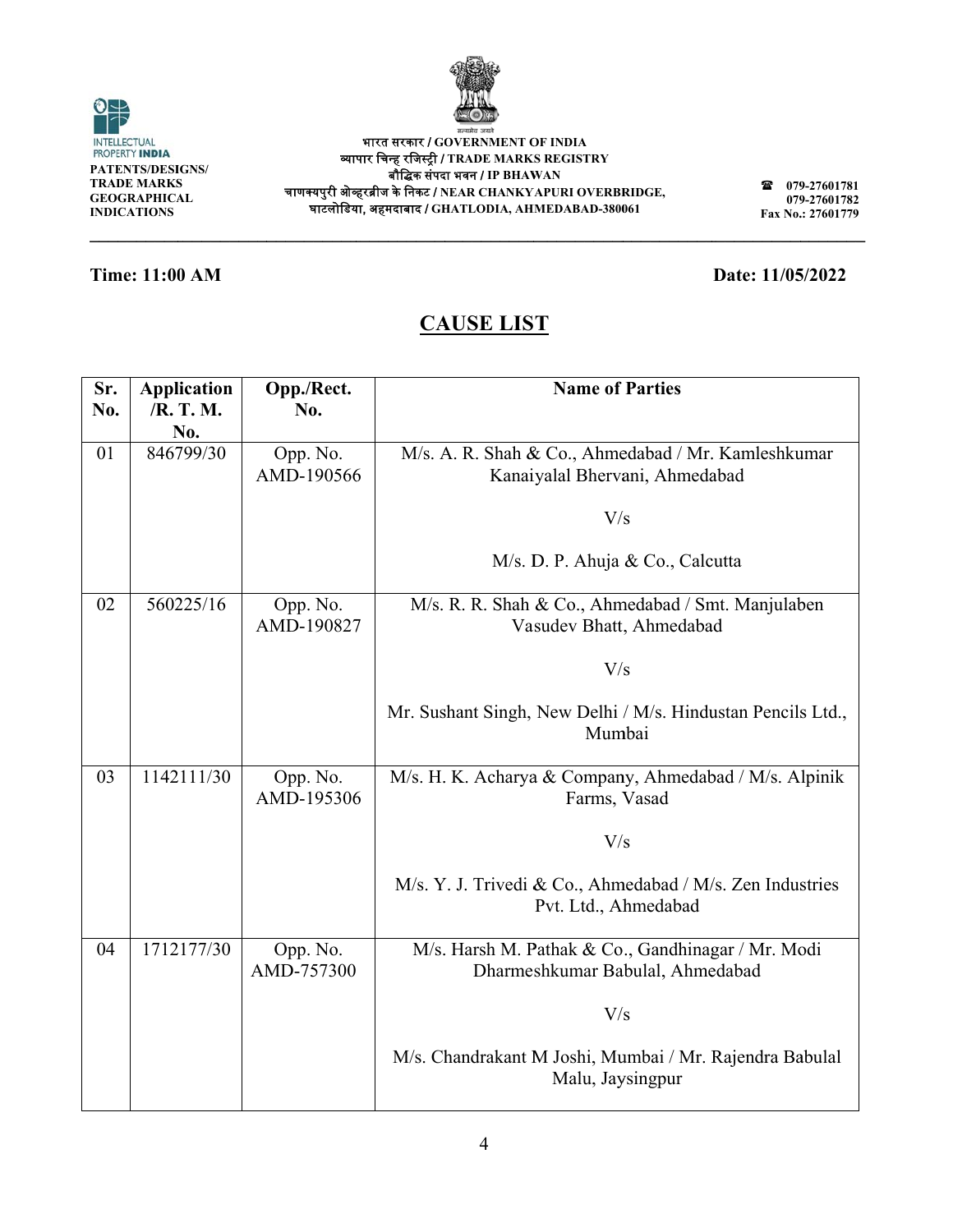| 05 | 1216325/01 | Opp. No.<br>AMD-189824 | M/s. K. I. Raval & Co., Ahmedabad / M/s. National Organic<br>Fertilizer, Ahmedabad                   |
|----|------------|------------------------|------------------------------------------------------------------------------------------------------|
|    |            |                        | V/s                                                                                                  |
|    |            |                        | M/s. W.S. Kane & Co., Mumbai / M/s. Gujarat Narmada<br>Valley Fertilizers Company Ltd., Narmadanagar |
| 06 | 2101143/30 | Opp. No.<br>AMD-837779 | M/s. D.C. Dani & Associates, Ahmedabad / Mr. Sureshbhai<br>Lilachand Patel, Mahesana                 |
|    |            |                        | V/s                                                                                                  |
|    |            |                        | M/s. Worldwide Registration Bureau., New Delhi / M/s.<br>Ahuja Masala Co. Pvt. Ltd., New Delhi       |
| 07 | 934803/05  | Opp. No.<br>AMD-718446 | Mr. Jatin Y. Trivedi, Ahmedabad / Mr. Kaushikdhar<br>Bhanudhar Bhatt, Ahmedabad                      |
|    |            |                        | V/s                                                                                                  |
|    |            |                        | Ms. Usha Athreya Chandrasekhar, Mumbai / Dr. Pankaj<br>Naram & Dr. Smita Naram, Mumbai               |
| 08 | 1123279/31 | Opp. No.<br>AMD-247731 | Mr. Jatin Y. Trivedi., Ahmedabad / Mr. Rashmin M Majithia,<br>Ahmedabad                              |
|    |            |                        | V/s                                                                                                  |
|    |            |                        | M/s. R. R. Shah & Co., Ahmedabad / M/s. Urmin Products<br>Pvt. Ltd., Ahmedabad                       |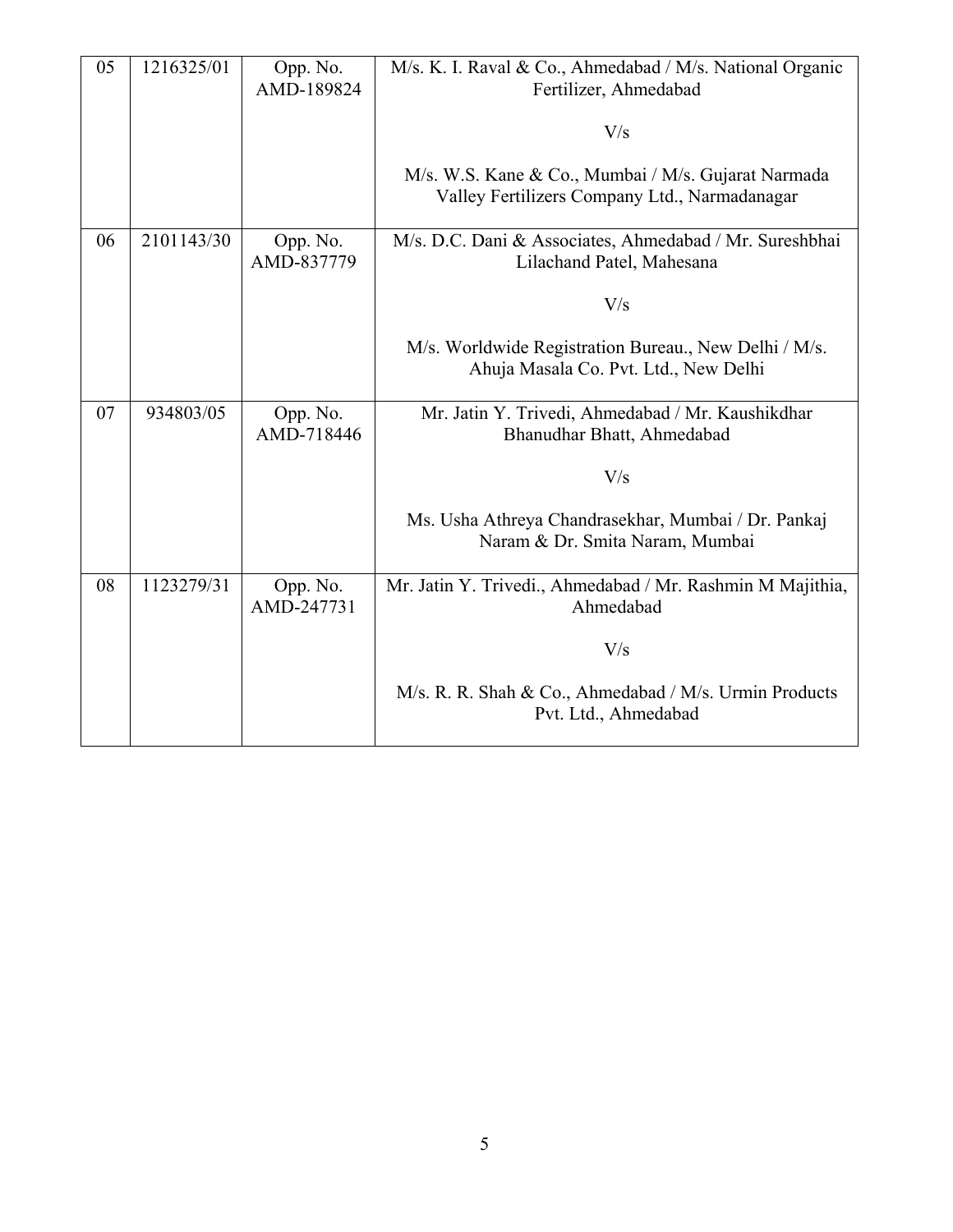

6

| भारत सरकार / GOVERNMENT OF INDIA                          |
|-----------------------------------------------------------|
| व्यापार चिन्ह रजिस्ट्री / TRADE MARKS REGISTRY            |
| बौद्धिक संपदा भवन / IP BHAWAN                             |
| न्यपुरी ओव्हरब्रीज के निकट / NEAR CHANKYAPURI OVERBRIDGE, |
| घाटलोडिया, अहमदाबाद / GHATLODIA, AHMEDABAD-380061         |

**\_\_\_\_\_\_\_\_\_\_**

**\_\_\_\_\_\_\_\_\_\_\_**

**\_\_\_\_\_\_\_\_\_\_**



**\_\_\_\_\_\_\_\_\_\_\_**

**\_\_\_\_\_\_\_\_\_\_\_**

**\_\_\_\_\_\_\_\_\_\_\_**

**Time: 11:00 AM** 

**INDICATIONS \_\_\_\_\_\_\_\_\_\_**

 $\odot$ 

# **CA AUSE LIS T**

| Sr.<br>No. | <b>Application</b><br>/R. T. M.<br>No. | Opp./Rect.<br>No.       | <b>Name of Parties</b>                                                                             |
|------------|----------------------------------------|-------------------------|----------------------------------------------------------------------------------------------------|
| 01         | 1945763/21                             | Opp. No.<br>AMD-797257  | Mr. Jitendra Mahvir Jain, Ahmedabad                                                                |
|            |                                        |                         | V/s                                                                                                |
|            |                                        |                         | M/s. Harsh Electricals, Thane                                                                      |
| 02         | 1984368/30                             | Rect. No.<br>AMD-265341 | Mr. Rajendra H. Bhansali, Ahmedabad / M/s. Nakoda Foods<br>Pvt. Ltd., Ahmedabad                    |
|            |                                        |                         | V/s                                                                                                |
|            |                                        |                         | M/s. Navkar Associates, Indore / Mr. Sanjay Jain, Indore                                           |
| 03         | 2084690/10                             | Opp. No.<br>AMD-808242  | M/s. K.C. Patel & Co., Ahmedabad / M/s. Nikko Scientific &<br>Medical Devices Pvt. Ltd., Ahmedabad |
|            |                                        |                         | V/s                                                                                                |
|            |                                        |                         | Mr. P. K. Arora, Agra / M/s. Raj Vijay Corporation (Unit-II),<br>Agra                              |
| 04         | 2084872/05                             | Opp. No.<br>AMD-801187  | Mr. Jatin Y. Trivedi, Ahmedabad / M/s. Cadila<br>Pharmaceuticals Ltd., Ahmedabad                   |
|            |                                        |                         | V/s                                                                                                |
|            |                                        |                         | M/s. Medley Pharmaceuticals Ltd, Mumbai                                                            |

**\_\_\_\_\_\_\_\_\_\_\_ \_\_\_\_\_\_\_**

**9-27601781 9-27601782** 

**079 079 Fax No. .: 27601779**



# **Date: 12/05 5/2022**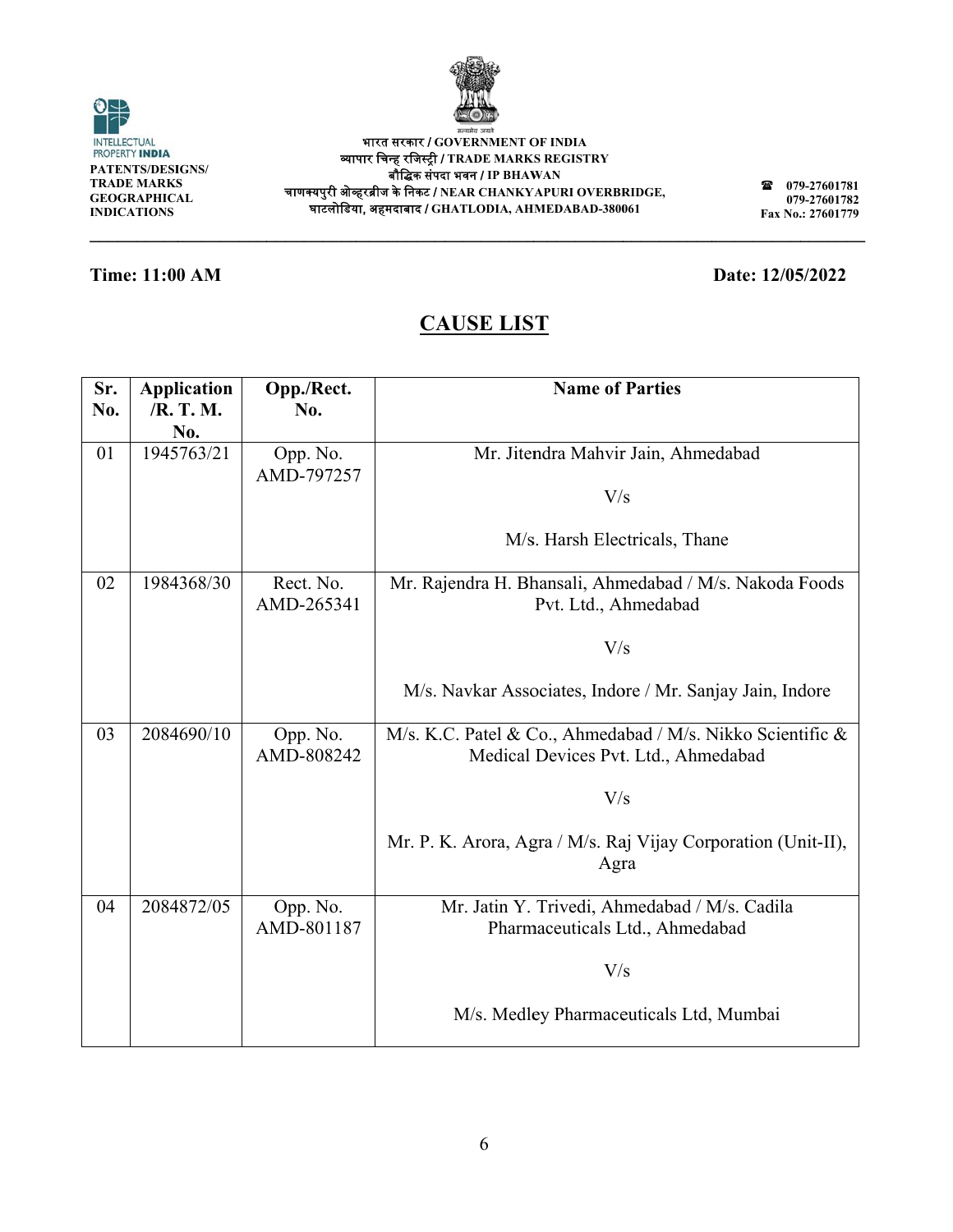| 05 | 2128405/07 | Opp. No.<br>AMD-806195  | M/s. K.C. Patel & Co., Ahmedabad / Mr. Manishbhai K.<br>Kachhadiya, Ahmedabad             |
|----|------------|-------------------------|-------------------------------------------------------------------------------------------|
|    |            |                         | V/s                                                                                       |
|    |            |                         | M/s. Harsh Electricals, Thane                                                             |
| 06 | 2196160/35 | Rect. No.<br>AMD-267991 | Mr. Naresh Kumar Gupta, Rajasthan / Mr. Sanjay Choudhary,<br>Rajasthan                    |
|    |            |                         | V/s                                                                                       |
|    |            |                         | Advocate Shiv Kumar Awar, Jaipur / Mr. Narendra<br>Choudhary, Jaipur                      |
| 07 | 2212951/05 | Opp. No.<br>AMD-813811  | Ms. Laxmi Sanjay Agrawal, Ahmedabad                                                       |
|    |            |                         | V/s                                                                                       |
|    |            |                         | M/s. Vishesh And Associates, Ahmedabad / M/s. Cachet<br>Pharmaceuticals Pvt. Ltd., Mumbai |
| 08 | 2248355/20 | Rect. No.<br>AMD-268081 | M/s. T.C.Patel & Co., Ahmedabad / Mr. Jayantibhai B. Trada,<br>Ahmedabad                  |
|    |            |                         | V/s                                                                                       |
|    |            |                         | Navkar Associates, Indore / M/s. Godriwala Plastic Private<br>Ltd., Raipur                |
| 09 | 2274878/06 | Rect. No.<br>AMD-268757 | M/s. T.C.Patel & Co., Ahmedabad / Mr. Babulal Manilal<br>Modi, Mahesana                   |
|    |            |                         | V/s                                                                                       |
|    |            |                         | M/s. Mahtta & Co., Ludhiana / Mr. Neeraj Dhamija,<br>Ludhiana                             |
| 10 | 2305743/05 | Opp. No.<br>AMD-859634  | M/s. Delhi Registration Service, Delhi / Mr. Sanyam Baid,<br>Rajasthan                    |
|    |            |                         | V/s                                                                                       |
|    |            |                         | M/s. Mace Corporate Associates, New Delhi / M/s. Harasha<br>Pharma Pvt. Ltd., New Delhi   |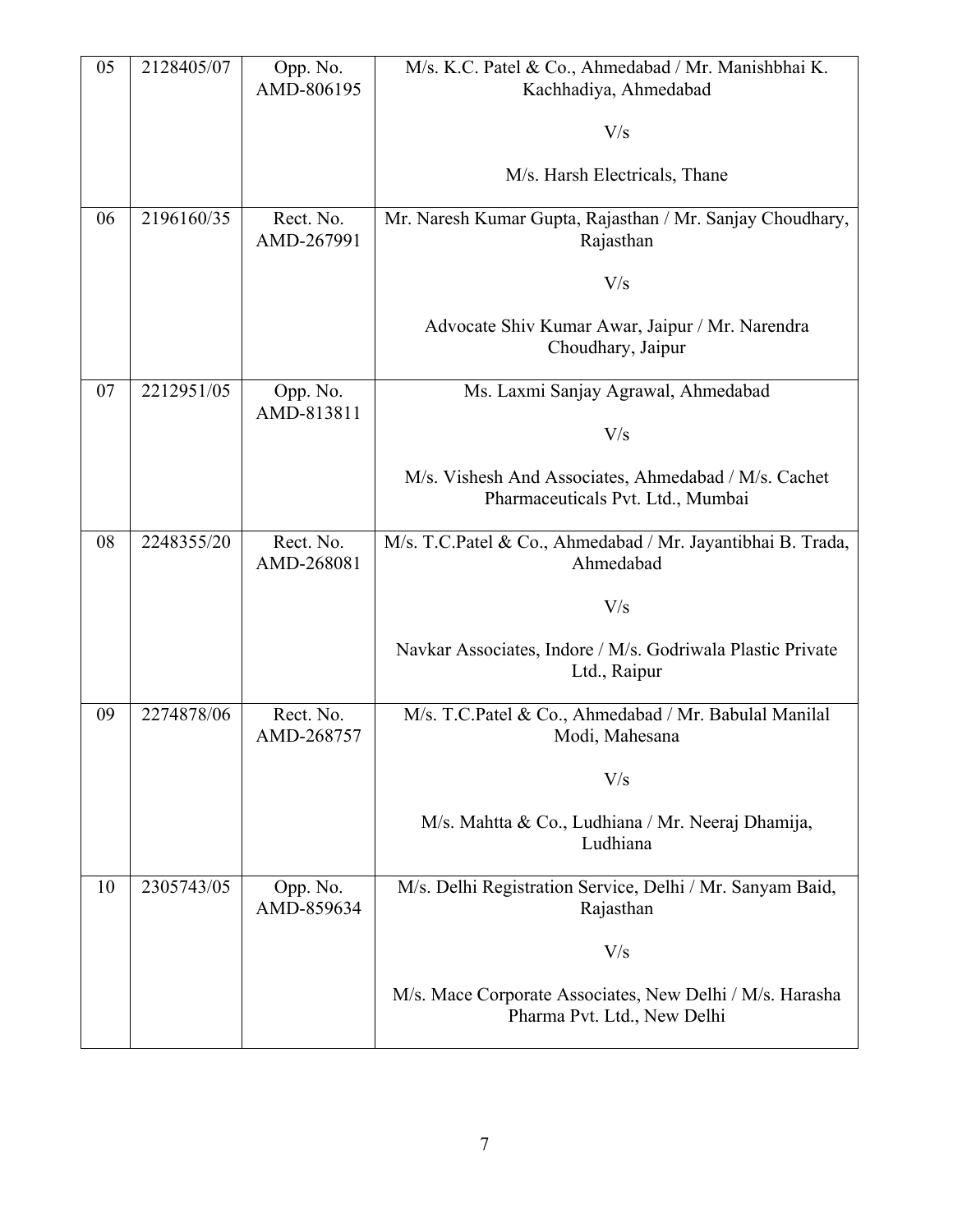| 11 | 2341622/19 | Rect. No.<br>AMD-268602 | M/s. Indus, Ahmedabad / Mr. Sahadev Parihar, Rajasthan                                    |
|----|------------|-------------------------|-------------------------------------------------------------------------------------------|
|    |            |                         | V/s                                                                                       |
|    |            |                         | M/s. Navkar Associates, Indore / M/s. R C Plasto Tanks And<br>Pipes Pvt. Ltd., Nagpur     |
| 12 | 2341622/19 | Rect. No.<br>AMD-268507 | M/s. Indus, Ahmedabad / Mr. Sahadev Parihar, Bikaner                                      |
|    |            |                         | V/s                                                                                       |
|    |            |                         | M/s. Navkar Associates, Indore / Mr. Sahadev Parihar,<br><b>Bikaner</b>                   |
| 13 | 2351976/30 | Opp. No.<br>AMD-836554  | M/s. Tradesafe, Ahmedabad / Mr. Shirishbhai D. Tanna,<br>Rajkot                           |
|    |            |                         | V/s                                                                                       |
|    |            |                         | M/s. Saurashtra Trading Company, Rajkot                                                   |
| 14 | 2357504/01 | Opp. No.<br>AMD-894295  | M/s. Tradetend Consultants Pvt. Ltd., Rajkot / M/s. Krishna<br>Bio-Tech Pvt. Ltd., Rajkot |
|    |            |                         | V/s                                                                                       |
|    |            |                         | M/s. Rao & Rao, Secunderabad / M/s. Prathista Industries<br>Ltd., Secunderabad            |
| 15 | 2421441/03 | Opp. No.<br>AMD-830961  | M/s. H.K. Achaya And Company, Ahmedabad / M/s. Silox<br>India Private Limited, Vadodara   |
|    |            |                         | V/s                                                                                       |
|    |            |                         | Advocate Shyam Arha, Marwar / M/S. Brite Henna Products,<br>Marwar                        |
| 16 | 2497967/30 | Opp. No.<br>AMD-827941  | Advocate Rohit Jain, Jaipur / M/s. Chhitarmal Bhuramal<br>Traders Pvt. Ltd., Jaipur       |
|    |            |                         | V/s                                                                                       |
|    |            |                         | Mr. Sundar Bhagwati, Vadodara                                                             |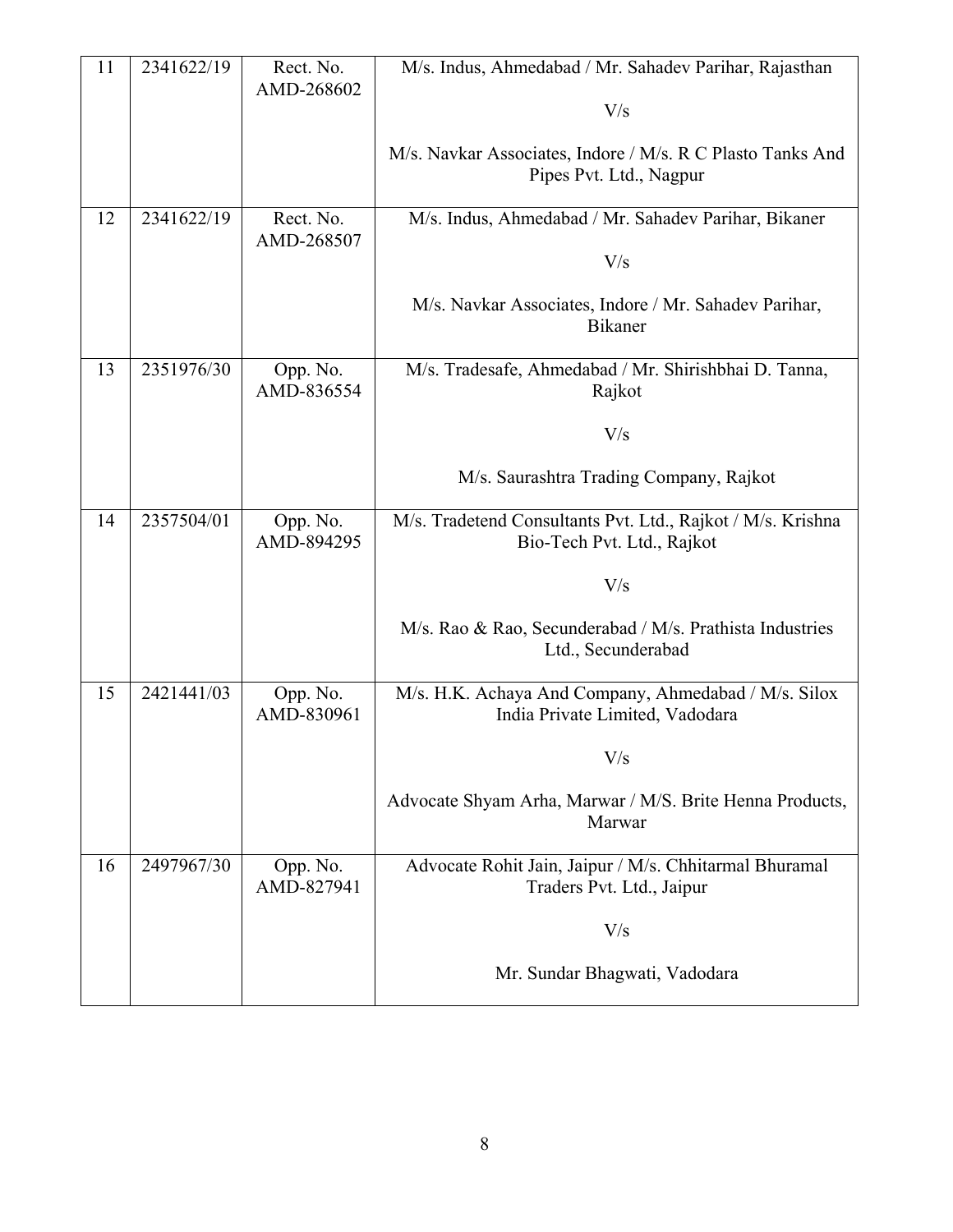| 17 | 2501046/05 | Opp. No.<br>AMD-852048 | M/s. 4care Lifescience Private Limited, Ahmedabad                                          |
|----|------------|------------------------|--------------------------------------------------------------------------------------------|
|    |            |                        | V/s                                                                                        |
|    |            |                        | M/s. H. K. Acharya & Company, Ahmedabad / M/s.<br>Albatross Pharmaceuticals, Navsari       |
| 18 | 2554447/30 | Opp. No.<br>AMD-843728 | Mr. Kedar G. Dave, Ahmedabad / Mr. Mahendrabhai<br>Trikamlal Patel, Gandhinagar            |
|    |            |                        | V/s                                                                                        |
|    |            |                        | M/s. Krishna Sales Agency, Surat                                                           |
| 19 | 2620503/17 | Opp. No.<br>AMD-889684 | Advocate N.N. Prajapati, Ahmedabad / Mrs. Ranjanben B.<br>Patel, Valsad                    |
|    |            |                        | V/s                                                                                        |
|    |            |                        | Mr. Hiral C. Joshi, Mumbai / M/s. Manjula Rubber &<br>Polymer Inds. P. Ltd., Valsad        |
| 20 | 2748672/03 | Opp. No.<br>AMD-895745 | M/s. K.C. Patel & Co., Ahmedabad / Mr. Aslam<br>Valimohamed Telwala, Bhavnagar             |
|    |            |                        | V/s                                                                                        |
|    |            |                        | M/s. M.N. Shah & Co., Ahmedabad / Mr. M.Hanifbhai,<br>Bhavnagar                            |
| 21 | 3092527/29 | Opp. No.<br>AMD-972666 | M/s. Gautam & Company, Jaipur / Mr. Amit Gupta, Jaipur                                     |
|    |            |                        | $\rm V/s$                                                                                  |
|    |            |                        | M/s. Ashoka Trade Mark Co., New Delhi / M/s. Shyam<br>Industries, West Bengal              |
| 22 | 3208584/29 | Opp. No.<br>AMD-987959 | Mr. Kamal Vijay Verma, Kachchh / M/s. Shree Mahesh Oil<br>Products, Bhilwara               |
|    |            |                        | V/s                                                                                        |
|    |            |                        | M/s. United Overseas Trade Mark Co., New Delhi / M/s.<br>Mahesh Namkeen Pvt. Ltd., Lucknow |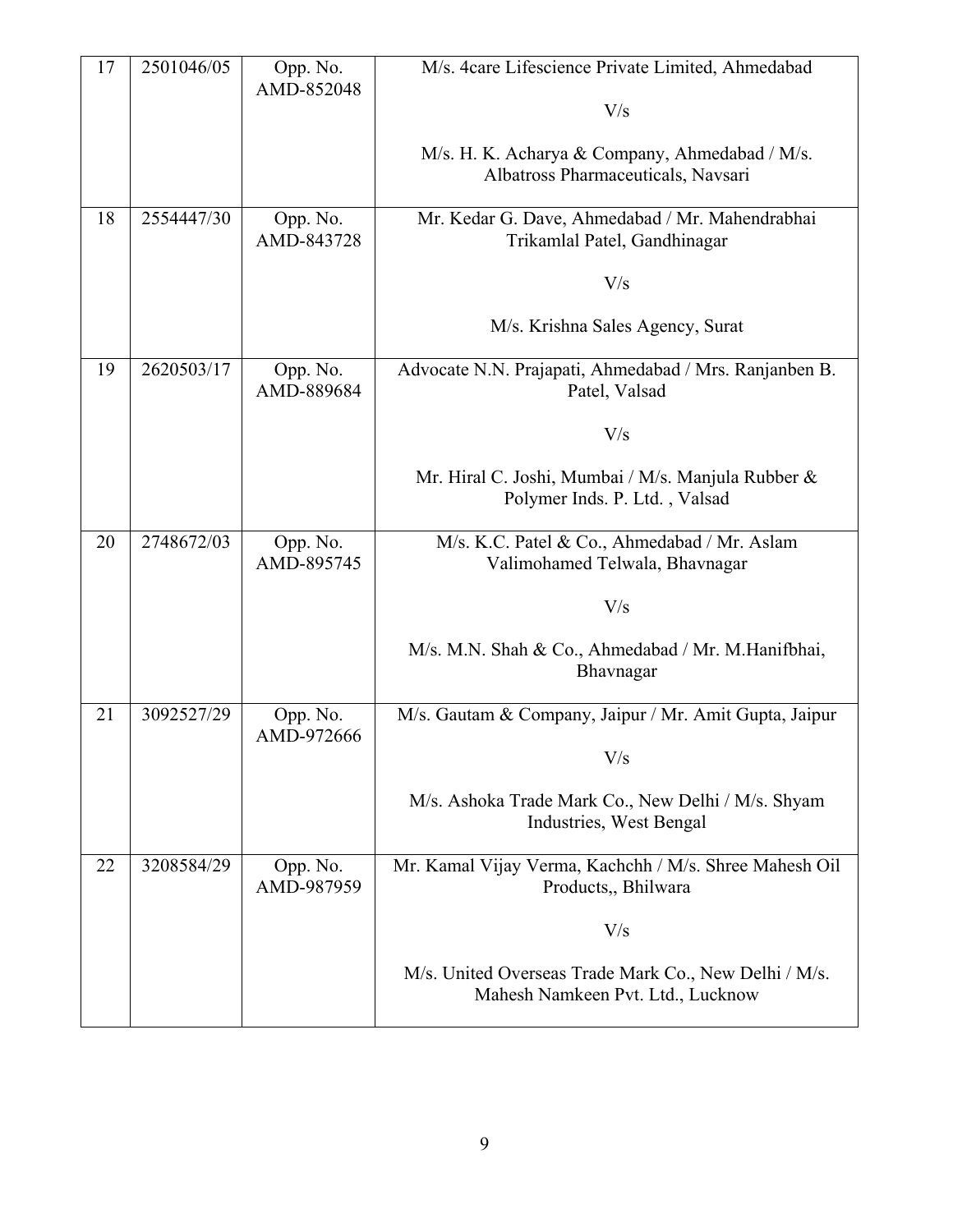| 23 | 3342880/11 | Opp. No.<br>AMD-994157  | M/s. Regal And Regal, Rajkot / Mr. Shri Sagar Bharatbhai<br>Trambadia, Gujarat                                      |
|----|------------|-------------------------|---------------------------------------------------------------------------------------------------------------------|
|    |            |                         | V/s                                                                                                                 |
|    |            |                         | M/s. Mason & Associates, New Delhi / M/s. Everest<br>Industries Limited, Noida                                      |
| 24 | 3496497/19 | Opp. No.<br>AMD-998621  | M/s. G. D. Bansal & Associates, Jaipur / M/s. Jindal Shakti<br>Cement, Rajasthan                                    |
|    |            |                         | V/s                                                                                                                 |
|    |            |                         | Mr. Atul Kumar Sahuwala, Sri Ganganagar / Mr. Rakesh<br>Paswan S/o Arjun Paswan, Bihar                              |
| 25 | 3635437/05 | Opp. No.<br>AMD-921532  | M/s. K.C. Patel & Co., Ahmedabad / M/s. Shree Godham<br>Mahateerth Pathmeda Lok Punyarth Nyas, Rajasthan            |
|    |            |                         | V/s                                                                                                                 |
|    |            |                         | M/s. V.A. Associates, Mumbai / M/s. Lupin Limited, Mumbai                                                           |
| 26 | 3674454/30 | Rect. No.<br>AMD-265102 | M/s. All India Proficient Corporate Services Pvt. Ltd., Jaipur /<br>Shri Damodar (M/s Radha Govind Traders), Jaipur |
|    |            |                         | V/s                                                                                                                 |
|    |            |                         | Advocate J.P. Associates, Gwalior / M/s. Govind Foods India<br>Pvt. Ltd., Madhya Pradesh                            |
| 27 | 3797963/05 | Opp. No.<br>AMD-962083  | Mr. Rakeshkumar Maganbhai Vekariya, Surat / Mr. Suresh<br>Kantibhai Sojitra, M/s. Nutrabin Healthcare, Surat        |
|    |            |                         | V/s                                                                                                                 |
|    |            |                         | M/s. Charak Pharma Pvt. Ltd., Mumbai                                                                                |
| 28 | 3903135/25 | Opp. No.<br>AMD-956059  | M/s. Indus, Ahmedabad / Mr. Hiteshbhai Karmashibhai<br>Kukadiya Trading As The Red Lion Enterprise, Surat           |
|    |            |                         | V/s                                                                                                                 |
|    |            |                         | M/s. Ashoka Trade Marks Co., New Delhi / M/s. Mirza<br>International Ltd., New Delhi                                |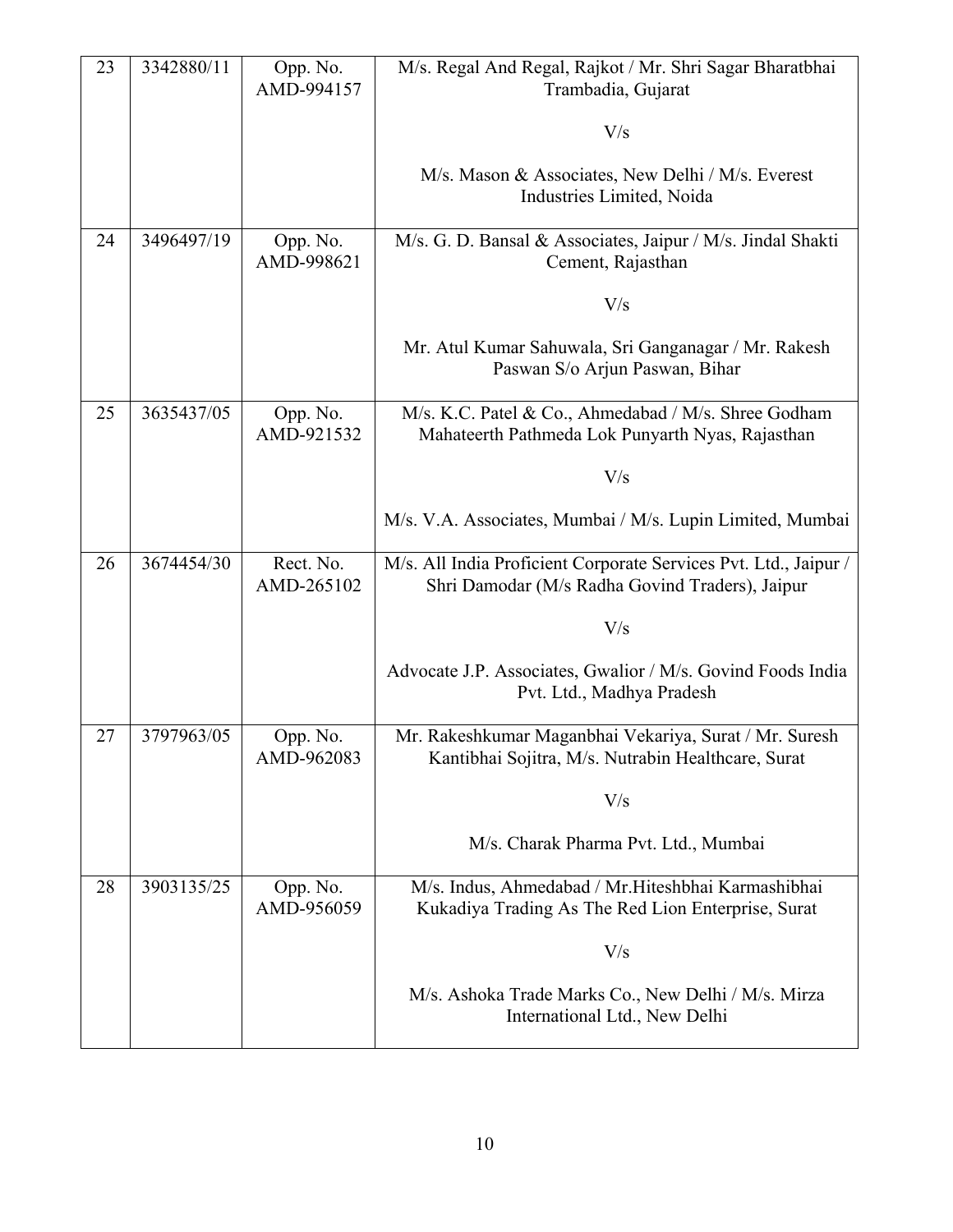| 29 | 3904040/42 | Opp. No.<br>AMD-956552  | Mr. Prassan Navinkumar Sinha, Ahmedabad / M/s. Techultra<br>Solutions, Kahambhat           |
|----|------------|-------------------------|--------------------------------------------------------------------------------------------|
|    |            |                         | V/s                                                                                        |
|    |            |                         | M/s. M/s. V.A. Associates, Mumbai / M/s. Grasim Industries<br>Limited., Mumbia             |
| 30 | 3935366/07 | Rect. No.<br>AMD-266554 | Advocate Sagar R. Kadiya, Ahmedabad / M/s. CFPM<br>Industries, Valsad                      |
|    |            |                         | V/s                                                                                        |
|    |            |                         | M/s. H. K. Acharya & Company, Ahmedabad / M/s.<br>Centrifugal Products, Valsad             |
| 31 | 3951261/35 | Opp. No.<br>AMD-985363  | Mr. Suraj Naskar, Ahmedabad / Mr. Mori Alpeshkumar<br>Tematsinh, Ahmedabad                 |
|    |            |                         | V/s                                                                                        |
|    |            |                         | Mr. Ravindra Suresh Darandale, Nasik / Mr. Shrikant R.<br>Avhad, Ahmednagar                |
| 32 | 3999752/17 | Opp. No.<br>AMD-981552  | Mr. Priteshkumar Vitthalbhai Patel Trading As M/s. Vikas<br>Polymer, Kheda                 |
|    |            |                         | V/s                                                                                        |
|    |            |                         | M/s. Y. J. Trivedi & Co., Ahmedabad / M/s. Dutron Plastics<br>Ltd., Ahmedabad              |
| 33 | 4061028/39 | Opp. No.<br>AMD-992309  | Mr. Rushit Sheth, Rajkot / M/s. Eagle Tradelinks Pvt. Ltd.,<br>Rajkot                      |
|    |            |                         | V/s                                                                                        |
|    |            |                         | M/s. Eagle Corporation Pvt. Ltd., Ahmedabad                                                |
| 34 | 4068093/29 | Opp. No.<br>AMD-993546  | Mr. Nadar Vennila, Pune / Mr. Patel Hardikkumar, Gujarat                                   |
|    |            |                         | V/s                                                                                        |
|    |            |                         | M/s. Mace Corporate Associates, New Delhi / M/s. Terrestrial<br>Foods Pvt. Ltd., New Delhi |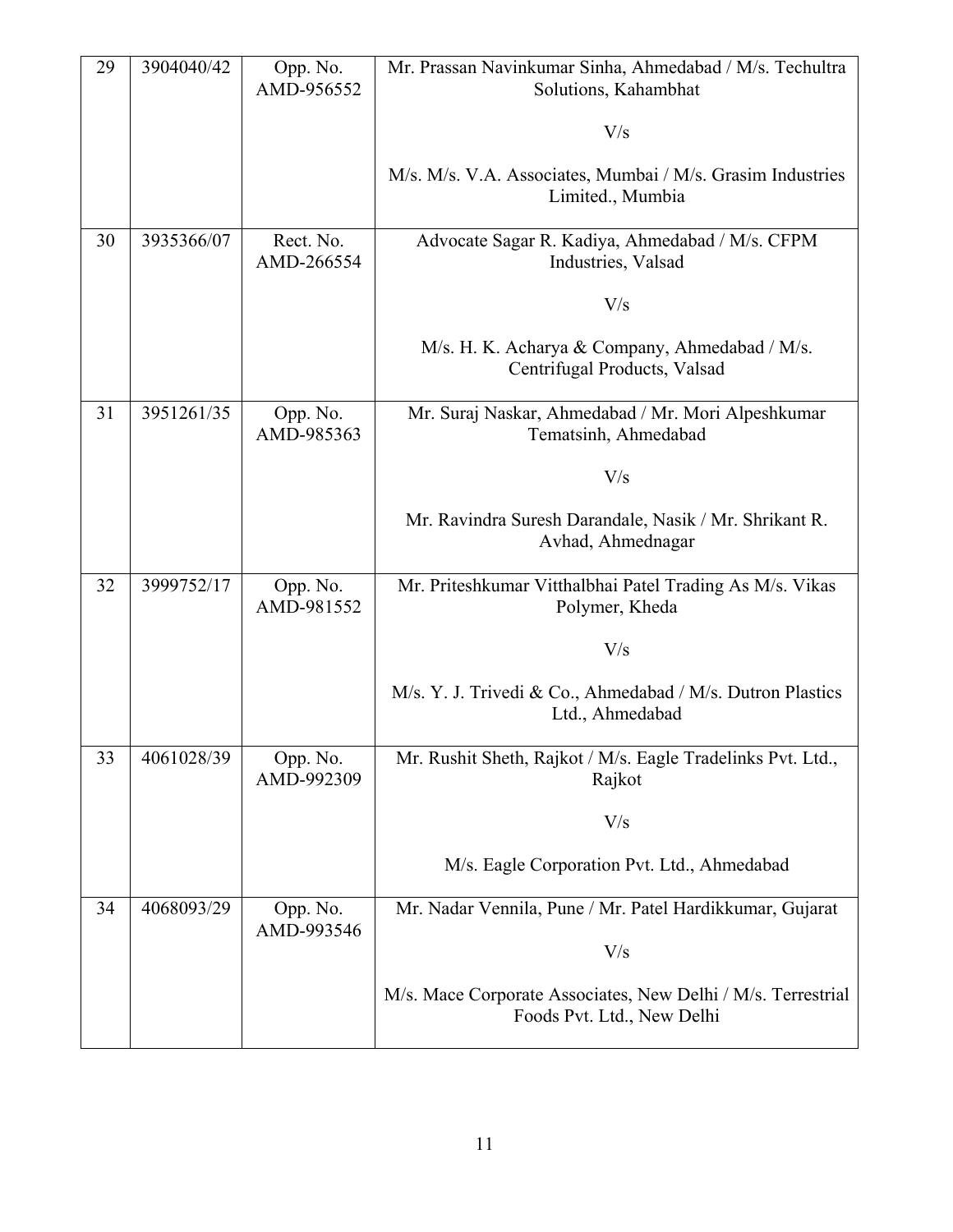| 35 | 4109658/16 | Opp. No.<br>AMD-1001935 | Mr. Nikhil Soni, Jaipur / M/s. Ruturaj Pencil Private Limited,<br>Ahmedabad                      |
|----|------------|-------------------------|--------------------------------------------------------------------------------------------------|
|    |            |                         | $\rm V/s$                                                                                        |
|    |            |                         | Mr. Sushant M. Singh & Associates, New Delhi / M/s.<br>Hindustan Pencils Private Limited, Mumbai |
|    |            |                         |                                                                                                  |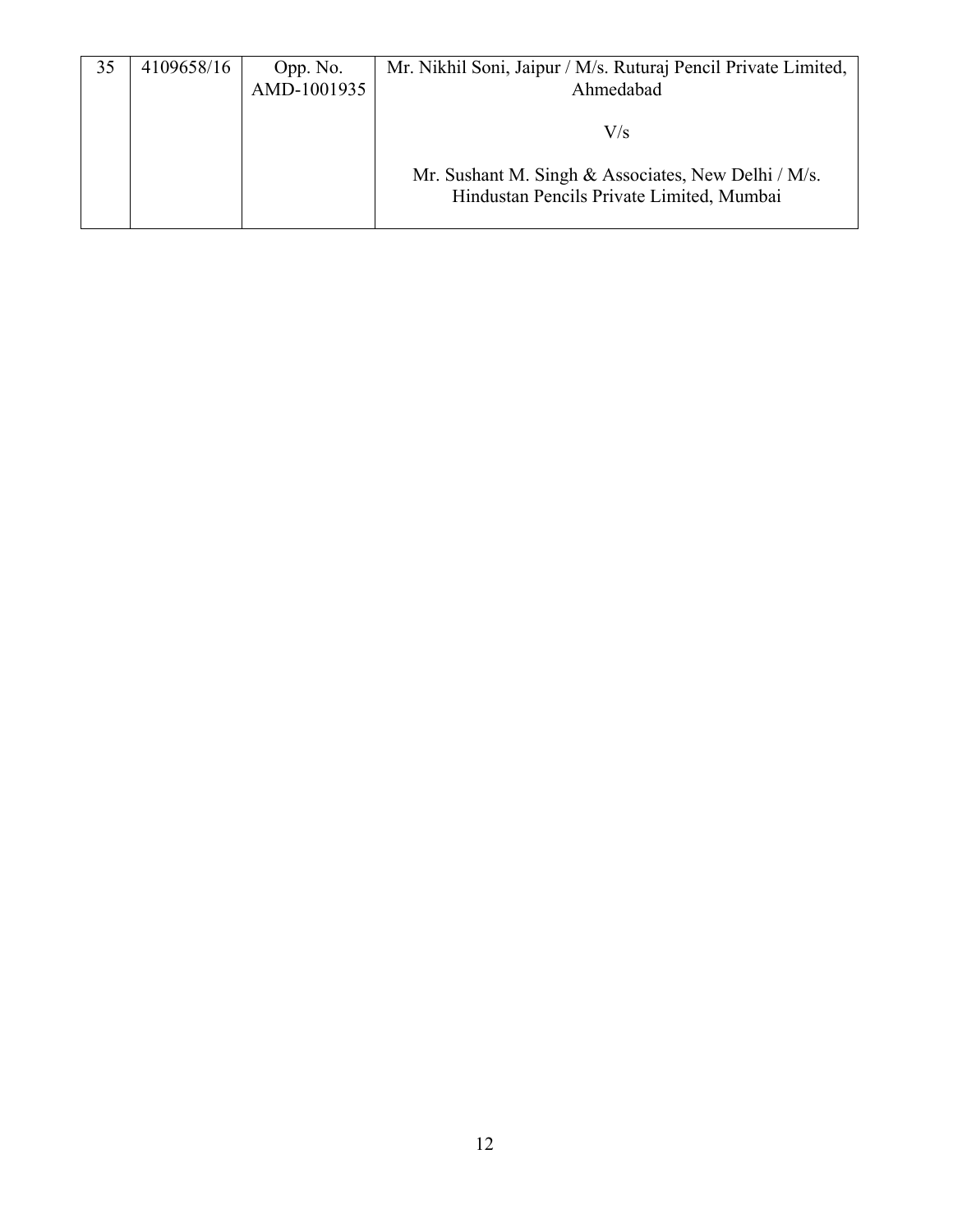**\_\_\_\_\_\_\_\_\_\_**

| Sr.            | <b>Application</b> | Opp./Rect.             | <b>Name of Parties</b>                                     |
|----------------|--------------------|------------------------|------------------------------------------------------------|
| No.            | /R. T. M.          | No.                    |                                                            |
|                | No.                |                        |                                                            |
| 01             | 2506116/43         | Opp. No.               | Regal IPR Associates, Rajkot / Apple Bite Hospitality Pvt. |
|                |                    | AMD-845057             | Ltd., Rajkot                                               |
|                |                    |                        |                                                            |
|                |                    |                        | V/s                                                        |
|                |                    |                        |                                                            |
|                |                    |                        | Ms. Jaya A. Manghwani, Mumbai / Mr. Kisanlal Bastiram      |
|                |                    |                        | Sarda, Nashik                                              |
| $\overline{2}$ | 1924214/09         |                        |                                                            |
|                |                    | Opp. No.<br>AMD-802533 | Mr. Parshwad N. Vora, Bhavnagar                            |
|                |                    |                        | V/s                                                        |
|                |                    |                        |                                                            |
|                |                    |                        | D.P. Ahuja & Co., Calcutta                                 |
|                |                    |                        |                                                            |
| $\overline{3}$ | 1259137/09         | Opp. No.               | Advocate Chirag A. Shah, Ahmedabad / Mr. Bharatkumar       |
|                |                    | AMD-193933             | Sohanlal Jain, Ahmedabad                                   |
|                |                    |                        |                                                            |
|                |                    |                        | V/s                                                        |
|                |                    |                        |                                                            |
|                |                    |                        | M. P. Mirchandani & Co., Mumbai / M/s. Anchor Electronics  |
|                |                    |                        | & Electricals Pvt. Ltd., Mumbai                            |
| $\overline{4}$ | 872542/07          | Opp. No.               | M/s. K.C. Patel & Co., Ahmedabad / Mr. Jayendrabhai        |
|                |                    | AMD-259690             | Nagardas Panchal, Ahmedabad                                |
|                |                    |                        |                                                            |
|                |                    |                        | V/s                                                        |
|                |                    |                        |                                                            |
|                |                    |                        | Mr. Voctor Moses & Co., Kolkata M/s. Dunlop India          |
|                |                    |                        | Limited, Kolkata                                           |
|                |                    |                        |                                                            |

### **Time: 11:00 AM**

**\_\_\_\_\_\_\_\_\_\_**

O

INTELLECTUAL<br>PROPERTY INDIA **PATENTS/DESI IGNS/ TRADE MARKS S GEOGRAPHICA AL INDICATIONS**

**\_\_\_\_\_\_\_\_\_\_\_**

**\_\_\_\_\_\_\_\_\_\_\_**

᳞ाप ापार िचन्ह रिजस्टर्ी / **TRADE MARK KS REGISTRY**  चाणक्यपुरी ओव्हरब्रीज के निकट / NEAR CHANKYAPURI OVERBRIDGE, घाटलोिडय या, अहमदाबाद / **GH HATLODIA, AH HMEDABAD-3800 061** भारत सरकार / **GO OVERNMENT O OF INDIA**  बौिक संपद दा भवन / **IP BHAW WAN** 

**CA AUSE LIS T** 

**\_\_\_\_\_\_\_\_\_\_**

**\_\_\_\_\_\_\_\_\_\_\_**

**\_\_\_\_\_\_\_\_\_\_\_**



**079 9-27601781 079 9-27601782 Fax No. .: 27601779**

**\_\_\_\_\_\_\_**

**\_\_\_\_\_\_\_\_\_\_\_**

**Date: 17/05 5/2022**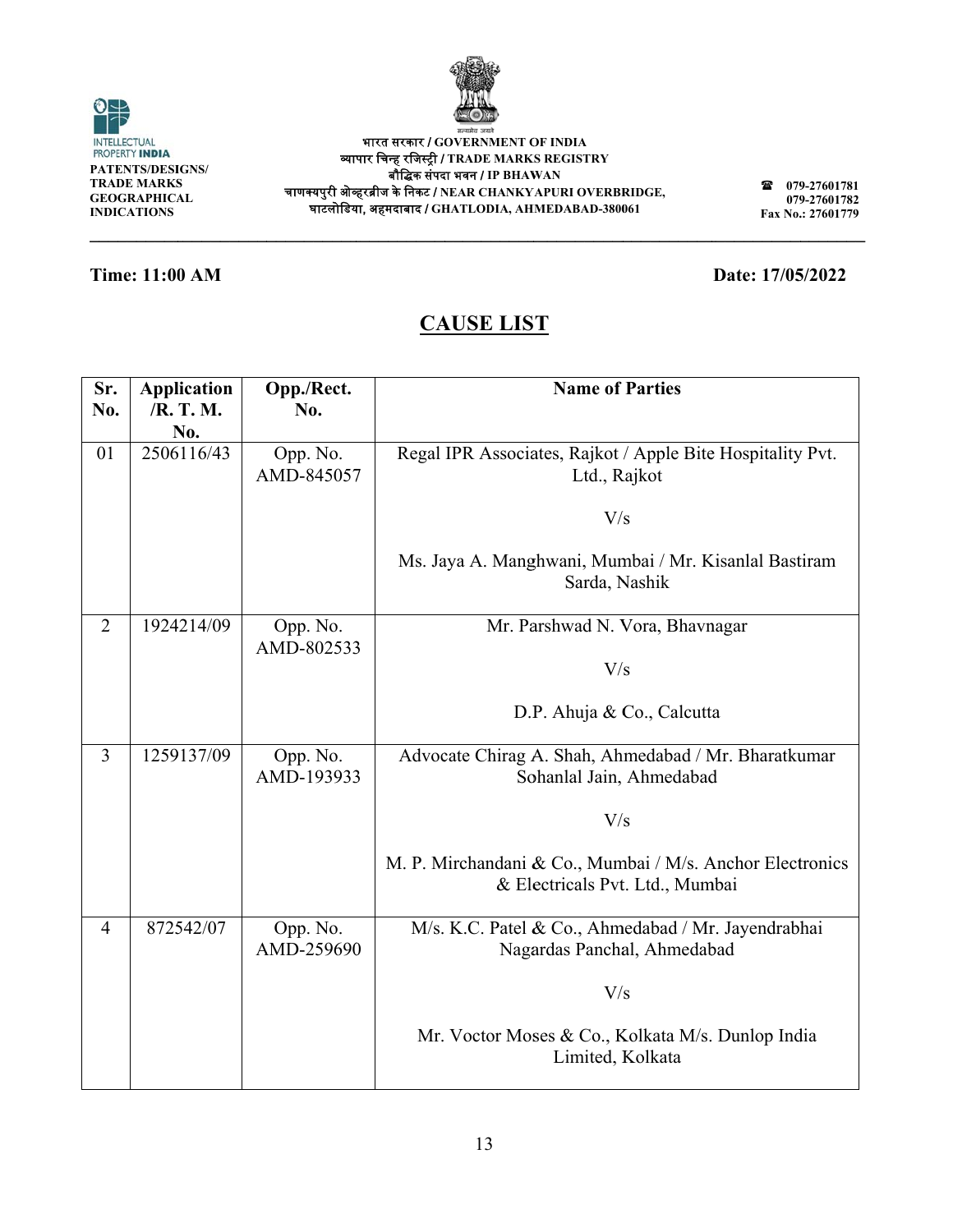| 5      | 285062/30  | Rect. No.<br>AMD-262721 | M/s. Gurvinder Singh & Associates, Delhi / Mr. Ganga<br>Bishan Alias Haldi Ram, New Delhi   |
|--------|------------|-------------------------|---------------------------------------------------------------------------------------------|
|        |            |                         | V/s                                                                                         |
|        |            |                         | M/s. Kolkata Trade mark Service, Kolkata / Mr. Manish<br>Agarwal, Kolkata                   |
| 6      | 285062/30  | Rect. No.<br>$AMD-50$   | M/s. Gurvinder Singh & Associates, Delhi / Mr. Ganga<br>Bishan Alias Hadli Ram, New Delhi   |
|        |            |                         | V/s                                                                                         |
|        |            |                         | Trade Mark Registration Bureau, Calcutta / M/s. Haldiram &<br>Sons Bhujiawala, Kolkata      |
| $\tau$ | 1503523/30 | Opp. No.<br>AMD-726081  | M/s. Brahmbhatt & Associates, Ahmedabad / Mr. Jagdishbhai<br>Bhailalbhai Thakkar, Ahmedabad |
|        |            |                         | V/s                                                                                         |
|        |            |                         | Y.J. Trivedi & Co., Ahmedabad / M/s. Laxmi Protein<br>Products Pvt. Ltd., Vasad             |
| 8      | 1121455/30 | Opp. No.<br>AMD-191194  | M/s. H. K. Acharya & Company, Ahmedabad / Mr. Rakesh<br>Tarachand Mehtani, Ahmedabad        |
|        |            |                         | V/s                                                                                         |
|        |            |                         | M/s. Anand And Anand, New Delhi                                                             |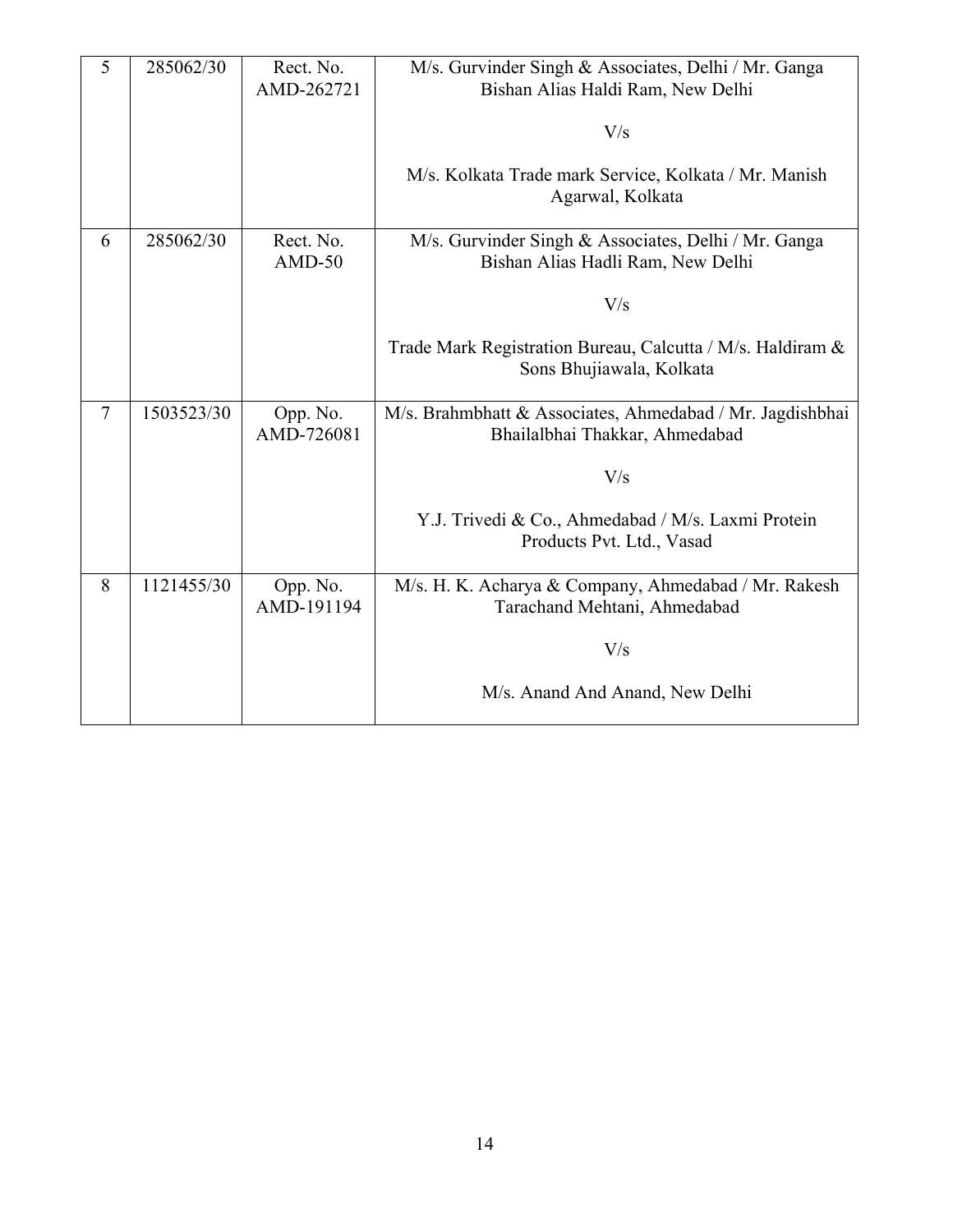

15

**\_\_\_\_\_\_\_\_\_\_\_ \_\_\_\_\_\_\_\_\_\_ \_\_\_\_\_\_\_\_\_\_\_ \_\_\_\_\_\_\_\_\_\_**

᳞ाप ापार िचन्ह रिजस्टर्ी / **TRADE MARK KS REGISTRY** 

बौिक संपद दा भवन / **IP BHAW WAN** 

चाणक्यपुरी ओव्हरब्रीज के निकट / NEAR CHANKYAPURI OVERBRIDGE, घाटलोिडय या, अहमदाबाद / **GH HATLODIA, AH HMEDABAD-3800 061**

# **CA AUSE LIS T**

| Sr.<br>No.     | <b>Application</b><br>/R. T. M.<br>No. | Opp./Rect.<br>No.       | <b>Name of Parties</b>                                                            |
|----------------|----------------------------------------|-------------------------|-----------------------------------------------------------------------------------|
| 01             | 923820/05                              | Opp. No.<br>AMD-173444  | Mr. Subhashchandra V. Purohit, Ahmedabad / Mr.<br>Chandrakant K. Patel, Ahmedabad |
|                |                                        |                         | V/s                                                                               |
|                |                                        |                         | M/s. International Trade Marks Bureau, Mumbai / M/s. Lupin<br>limited, Mumbai     |
| $\overline{2}$ | 923820/05                              | Opp. No.<br>AMD-177321  | Mr. Subhashchandra V. Purohit, Ahmedabad / Mr.<br>Chandrakant K. Patel, Ahmedabad |
|                |                                        |                         | V/s                                                                               |
|                |                                        |                         | M/s. Red Cross Formulations, Aurangabad                                           |
| 3              | 923820/05                              | Opp. No.<br>AMD-182468  | Mr. Subhashchandra V. Purohit, Ahmedabad / Mr.<br>Chandrakant K. Patel, Ahmedabad |
|                |                                        |                         | V/s                                                                               |
|                |                                        |                         | M/s. Cadila Pharmaceuticals Ltd., Ahmedabad                                       |
| 4              | 431169/30                              | Rect. No.<br>AMD-260697 | M/s. M.P. Mirchandani & Co., Mumbai / M/s. Manila Gram<br>Udyog, Udaipur          |
|                |                                        |                         | V/s                                                                               |
|                |                                        |                         | M/s. D. Sen & Co., Calcutta                                                       |



**IGNS/ S**

**\_\_\_\_\_\_\_\_\_\_\_**

**\_\_\_\_\_\_\_\_\_\_\_**

**PATENTS/DESI TRADE MARKS GEOGRAPHICA AL INDICATIONS \_\_\_\_\_\_\_\_\_\_**

INTELLECTUAL<br>PROPERTY INDIA

O



**079 9-27601781 079 9-27601782 Fax No. .: 27601779**

**\_\_\_\_\_\_\_**

**\_\_\_\_\_\_\_\_\_\_\_**

**Date: 18/05 5/2022**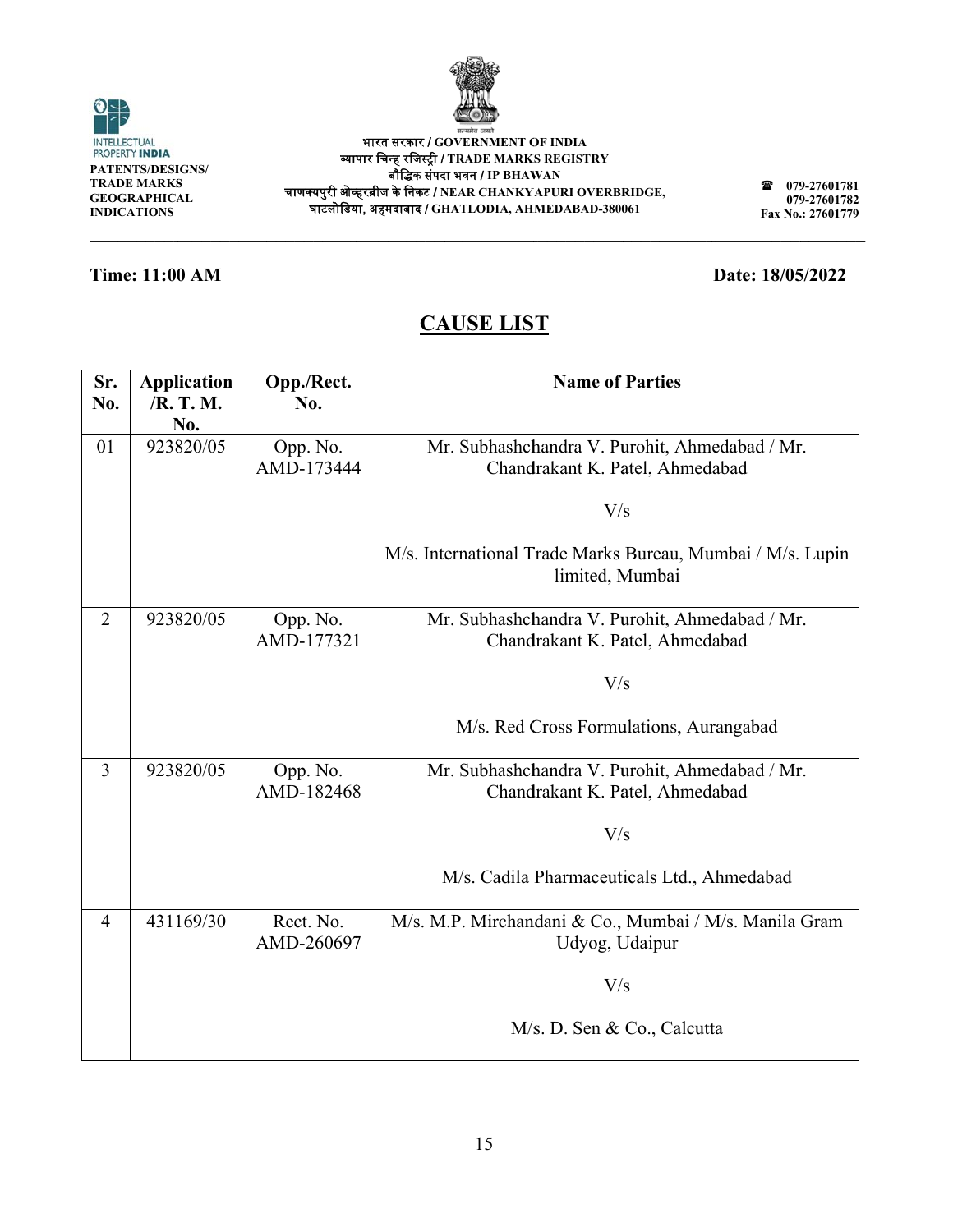| 5      | 1327344/26 | Opp. No.               | Mr. Sanjay V. Parikh, Surat / Mr. Rajendra Natvarlal                               |
|--------|------------|------------------------|------------------------------------------------------------------------------------|
|        |            | AMD-710788             | Mashruwala, Surat                                                                  |
|        |            |                        | V/s                                                                                |
|        |            |                        |                                                                                    |
|        |            |                        | M/s. K & S Partners, Gurgaon                                                       |
| 6      | 1612175/30 | Opp. No.               | M/s. Shivayur Health Care Pvt. Ltd., Vadodara                                      |
|        |            | AMD-743786             | V/s                                                                                |
|        |            |                        |                                                                                    |
|        |            |                        | M/s. trade mark Protec Company, New Delhi / M/s. Three-N-                          |
|        |            |                        | Product Pvt. Ltd., New Delhi                                                       |
| $\tau$ | 2502525/05 | Opp. No.<br>AMD-829985 | Advocte Sheth & Co., Rajkot / Mr. Jigneshkumar Vasantlal                           |
|        |            |                        | Malot, Surat                                                                       |
|        |            |                        | V/s                                                                                |
|        |            |                        | Trade Mark Protec Co., New Delhi / M/s. Three-n-Products                           |
|        |            |                        | Pvt. Ltd. New Delhi                                                                |
| 8      | 1085033/05 | Opp. No.               | Mr. G. D. Bansal, Jaipur / Mr. Yogesh Sharma, Jaipur                               |
|        |            | AMD-169409             |                                                                                    |
|        |            |                        | V/s                                                                                |
|        |            |                        | Mr. Jasani & Company, Rajkot / M/s. Medicare Hygiene<br>Private Limited, Ahmedabad |
| 9      | 3002858/07 | Opp. No.               | Advocate Priyanka B. Nagar, Ahmedabad / Mr. Ripulbhai                              |
|        |            | AMD-892138             | Muljibhai Dhami, Rajkot                                                            |
|        |            |                        | V/s                                                                                |
|        |            |                        | M/s. D.P. Ahuja & Co, Calcutta                                                     |
| 10     | 2601384    | Opp. No.               | Mr. Prateek Kasliwal, Jaipur / M/s. Zari Silk (India) Pvt. Ltd.,                   |
|        |            | AMD-942199             | Jaipur                                                                             |
|        |            |                        | V/s                                                                                |
|        |            |                        | M/s. D.P. Ahuja & Co., Calcutta                                                    |
|        |            |                        |                                                                                    |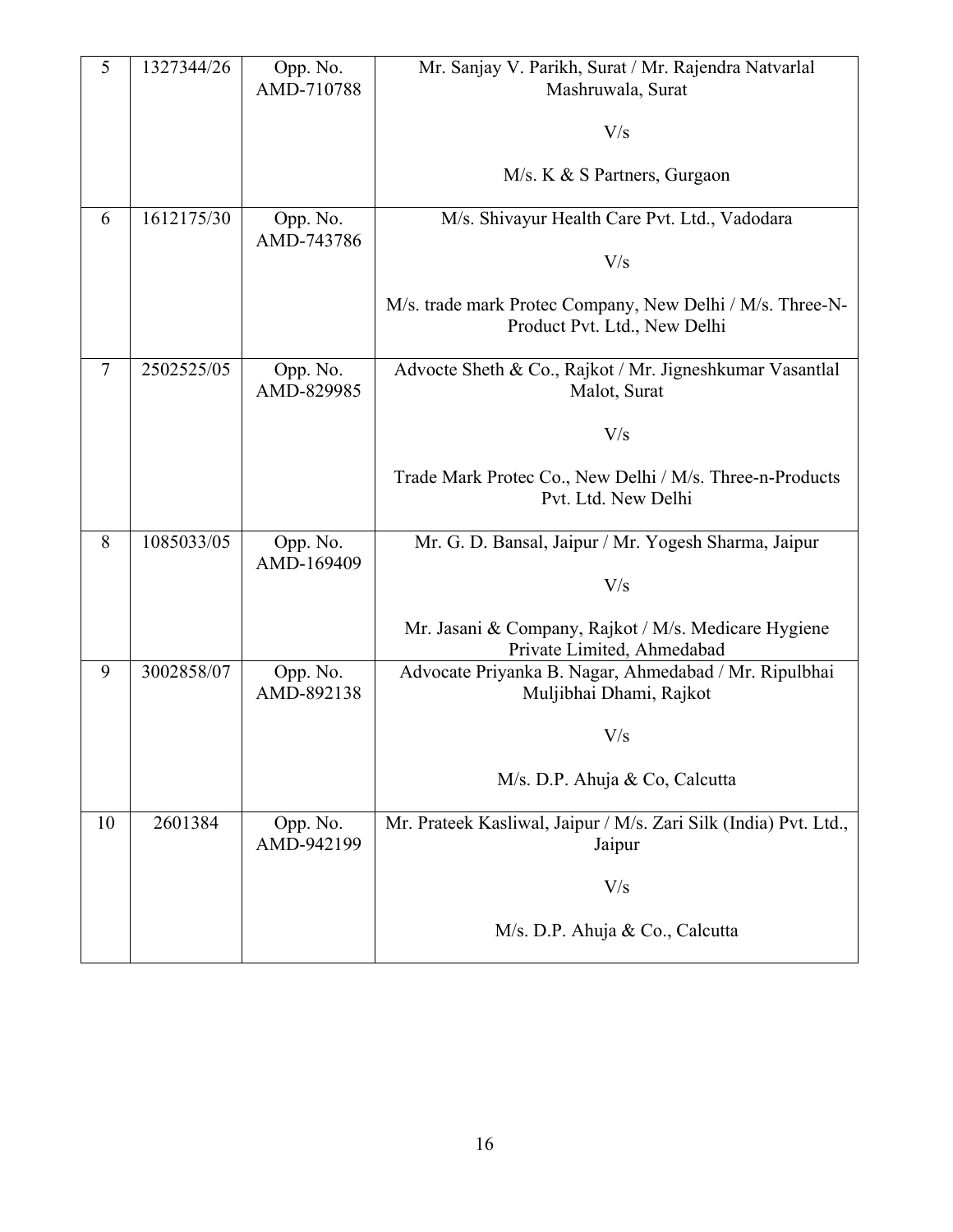

| भारत सरकार / GOVERNMENT OF INDIA                                          |
|---------------------------------------------------------------------------|
| व्यापार चिन्ह रजिस्ट्री / TRADE MARKS REGISTRY                            |
| बौद्धिक संपदा भवन / IP BHAWAN                                             |
| चाणक्यपुरी ओव्हरब्रीज के निकट / NEAR $\bf CHANKYAPURI$ $\bf OVERBRIDGE$ , |
| घाटलोडिया, अहमदाबाद / GHATLODIA, AHMEDABAD-380061                         |

**\_\_\_\_\_\_\_\_\_\_\_**

**IGNS/** 

**\_\_\_\_\_\_\_\_\_\_\_**

**PATENTS/DESI**

INTELLECTUAL<br>PROPERTY **INDIA** 

 $\odot$ 

### **Time: 11:00 AM**

# **CA AUSE LIS T**

**\_\_\_\_\_\_\_\_\_\_**

| Sr.<br>No. | <b>Application</b><br>/R. T. M. | Opp./Rect.<br>No.      | <b>Name of Parties</b>                                                                           |
|------------|---------------------------------|------------------------|--------------------------------------------------------------------------------------------------|
|            | No.                             |                        |                                                                                                  |
| 01         | 1101833/31                      | Opp. No.<br>AMD-203679 | M/s. Tradesafe, Ahmedabad / M/s. Ajanta India Ltd., Morbi                                        |
|            |                                 |                        | V/s                                                                                              |
|            |                                 |                        | Advocate Manoj G. Menda, Mumbai / M/s. Ajanta Pharma<br>Ltd., Mumbai                             |
| 02         | 1501126/30                      | Opp. No.<br>AMD-736339 | M/s. H K Acharya & And Company, Ahmedabad / M/s.<br>Harsoda Piyushbhai Potaptbhai, Rajkot        |
|            |                                 |                        | V/s                                                                                              |
|            |                                 |                        | M/s. The Apex Company, Delhi / M/s. Goyal Tea Co., Delhi                                         |
| 03         | 1967222/34                      | Opp. No.<br>AMD-780690 | M/s. K.C. Patel & Co., Ahmedabad / M/s. Miraja Business<br>Devlopment Private Limited, Rajasthan |
|            |                                 |                        | V/s                                                                                              |
|            |                                 |                        | M/s. Anand And Anand, New Delhi                                                                  |
| 04         | 1976651/34                      | Opp. No.<br>AMD-780876 | M/s. K.C. Patel & Co., Ahmedabad / M/s. Miraj Business<br>Devlopment Private Limited, Rajasthan  |
|            |                                 |                        | V/s                                                                                              |
|            |                                 |                        | M/s. Anand And Anand, New Delhi                                                                  |



**\_\_\_\_\_\_\_\_\_\_\_**

**\_\_\_\_\_\_\_\_\_\_**

**079 079 Fax No. .: 27601779 9-27601781 9-27601782** 

**\_\_\_\_\_\_\_**

**Date: 19/05 5/2022** 

**\_\_\_\_\_\_\_\_\_\_\_**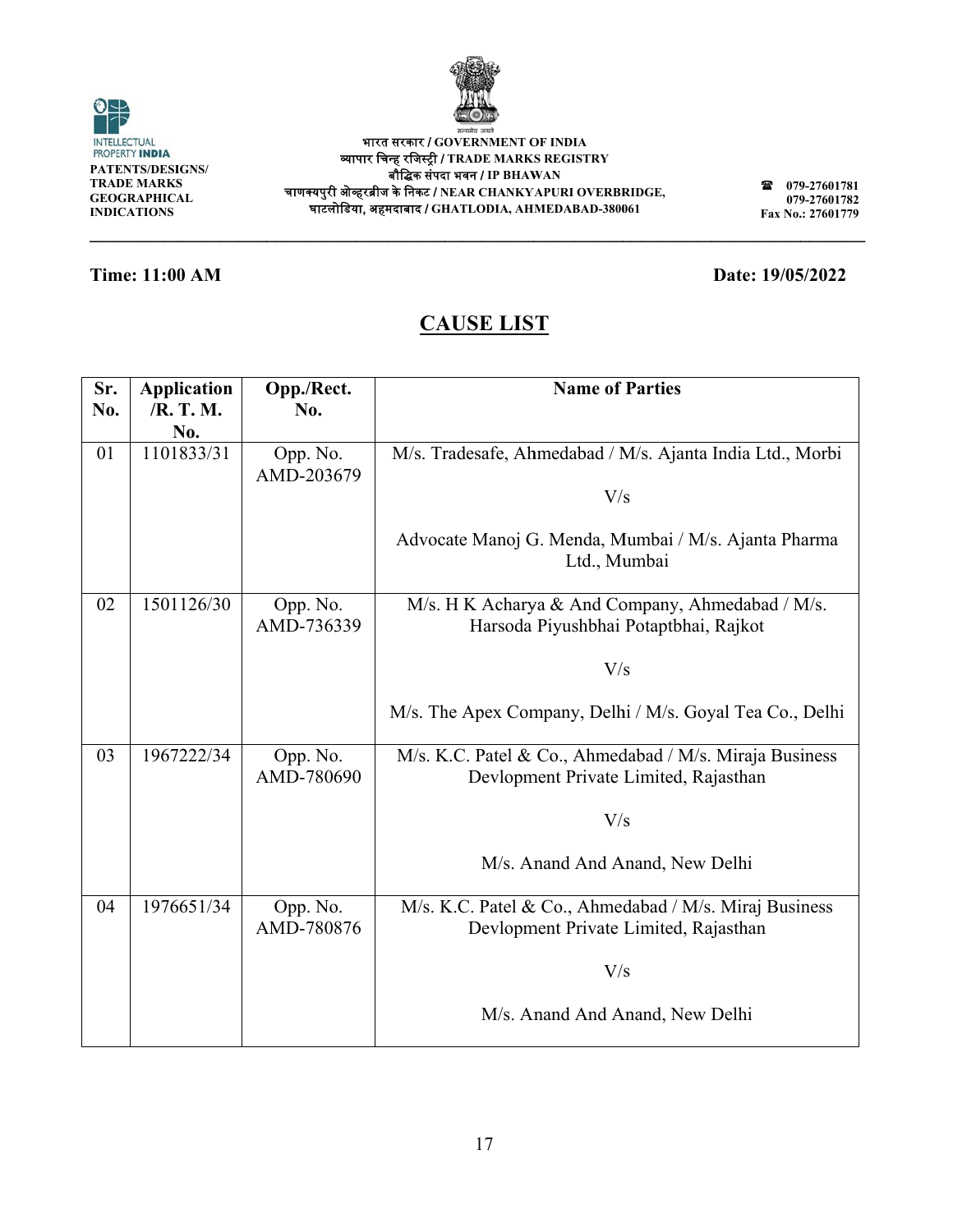| 05 | 2160460/35 | Opp. No.<br>AMD-929566  | M/s. Registration S. S. Kendra, Jaipur / M/s. Mahavir<br>Polymers Pvt. Ltd., Jaipur                      |
|----|------------|-------------------------|----------------------------------------------------------------------------------------------------------|
|    |            |                         | V/s                                                                                                      |
|    |            |                         | M/s. Mahtta & Co., Ludhiana / M/s. Jai Lakshmi Rubber<br>Industries, Jalandhar                           |
| 06 | 2177724/05 | Opp. No.<br>AMD-807979  | Mr. Anilbhai Bhandari, Ahmedabad                                                                         |
|    |            |                         | V/s                                                                                                      |
|    |            |                         | M/s. Indoco Remedies Ltd., Mumbai                                                                        |
| 07 | 2224324/30 | Opp. No.<br>AMD-845735  | M/s. D.C. Dani & Associates, Ahmedabad / Mr. Nitin<br>Rajendra Nanavaty, Baroda                          |
|    |            |                         | V/s                                                                                                      |
|    |            |                         | M/s. ASM Law Offices, New Delhi / Mr. Sudhir Kumar<br>Singh, New Delhi                                   |
| 08 | 2303086/05 | Opp. No.<br>AMD-821441  | M/s. J.T. Jhala & Co., Ahmedabad / M/s. N.V. Life Care Pvt.<br>Ltd., Ahmedabad                           |
|    |            |                         | V/s                                                                                                      |
|    |            |                         | Advocate Pratima Rasal, Mumbai / M/s. Indoco Remedies<br>Ltd., Mumbai                                    |
| 09 | 2356642/03 | Rect. No.<br>AMD-267547 | M/s. Gupta ITPC And Associates, Ghaziabad / Mr. Devendra<br>Kumar Babani S/o. Sh. Ashok Kumar, Rajasthan |
|    |            |                         | V/s                                                                                                      |
|    |            |                         | M/s. Navkar Associates, Indore / M/s. Raj Herbals Pvt. Ltd.<br>Indore                                    |
| 10 | 2423070/03 | Opp. No.<br>AMD-269121  | M/s. Trade Mark Registration Services, Jaipur / Smt. Anita<br>Kheria, Jaipur                             |
|    |            |                         | V/s                                                                                                      |
|    |            |                         | M/s. Navkar Associates, Indore / Mr. Naresh Shamani, Indore                                              |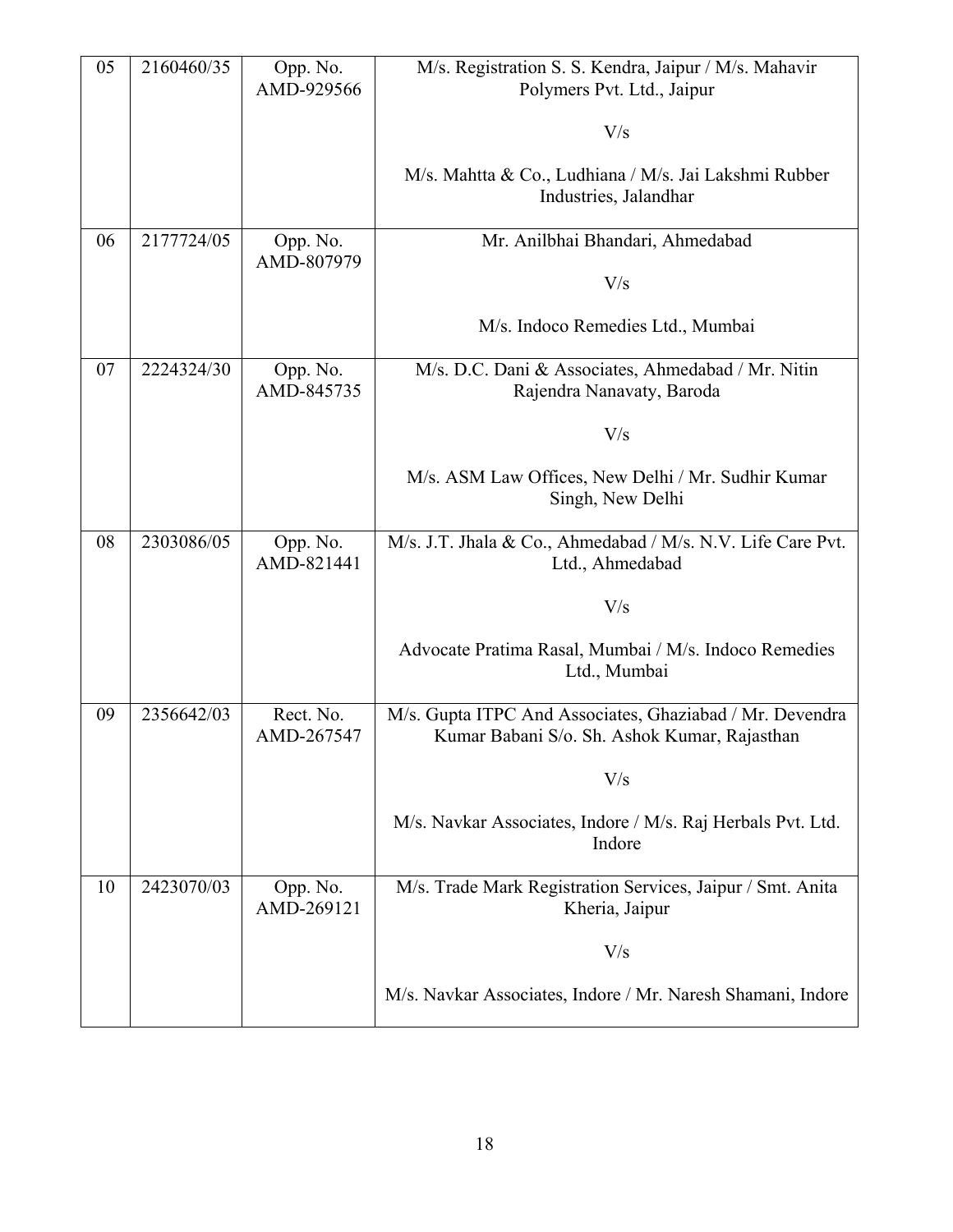| 11 | 2436895/30 | Opp. No.<br>AMD-831865  | Mr. Bharatkumar T. Kotecha, Jamnagar                                                                    |
|----|------------|-------------------------|---------------------------------------------------------------------------------------------------------|
|    |            |                         | V/s                                                                                                     |
|    |            |                         | M/s. The Apex Comapany, Delhi / Mr. Naresh Kumar<br>Aggarwal, Delhi                                     |
| 12 | 2445172/30 | Opp. No.<br>AMD-833436  | M/s. R. R. Shah & Co., Ahmedabad / Mr. Shah<br>Rameshchandra Hansraj, Dahod                             |
|    |            |                         | V/s                                                                                                     |
|    |            |                         | M/s. G.S. Rijhwani & Co., Mumbai / Messers Anil Industries<br>Kanti Pvt. Ltd., Madhya Pradesh           |
| 13 | 2488356/43 | Rect. No.<br>AMD-263267 | M/s. G.D. Bansal & Associates, Jaipur / Mr. Vijit Maglani<br>S/o. Sanjay Maglani                        |
|    |            |                         | V/s                                                                                                     |
|    |            |                         | Mr. Atul Kumar Sahuwala, Sri Ganganagar / M/s. Tarsem Lal<br>Jindal, Sri Ganganagar                     |
| 14 | 2508252/05 | Opp. No.<br>AMD-839482  | Advocate Mayur Y. Parekh, Vadodara / Mr. Rajesh<br>Ramniklal Parekh, Vadodara                           |
|    |            |                         | V/s                                                                                                     |
|    |            |                         | M/s. TMT Law Practice, Chennai                                                                          |
| 15 | 2522228/29 | Opp. No.<br>AMD-89756   | Mr. Harsh Marwaha, Jaipur / Mr. Rakesh Kumar Agarwal,<br>Rajasthan                                      |
|    |            |                         | V/s                                                                                                     |
|    |            |                         | M/s. G.D. Bansal & Associates, Jaipur / Mr. Bhagwan Das<br>Mangnani S/o. Sh. Kishan Lal Mangnani, Sikar |
| 16 | 2593142/43 | Opp. No.<br>AMD-879147  | Mr. Nikhil Soni, Jaipur / M/s. Triveni Gupta, Jaipur                                                    |
|    |            |                         | V/s                                                                                                     |
|    |            |                         | M/s. Sunair Hotels Ltd. New Delhi                                                                       |
| 17 | 2671960/05 | Opp. No.<br>AMD-853564  | M/s. Unison Pharmaceuticals Pvt. Ltd., Ahmedabad                                                        |
|    |            |                         | V/s                                                                                                     |
|    |            |                         | M/s. VHB Life Sciences Limited, Mumbai                                                                  |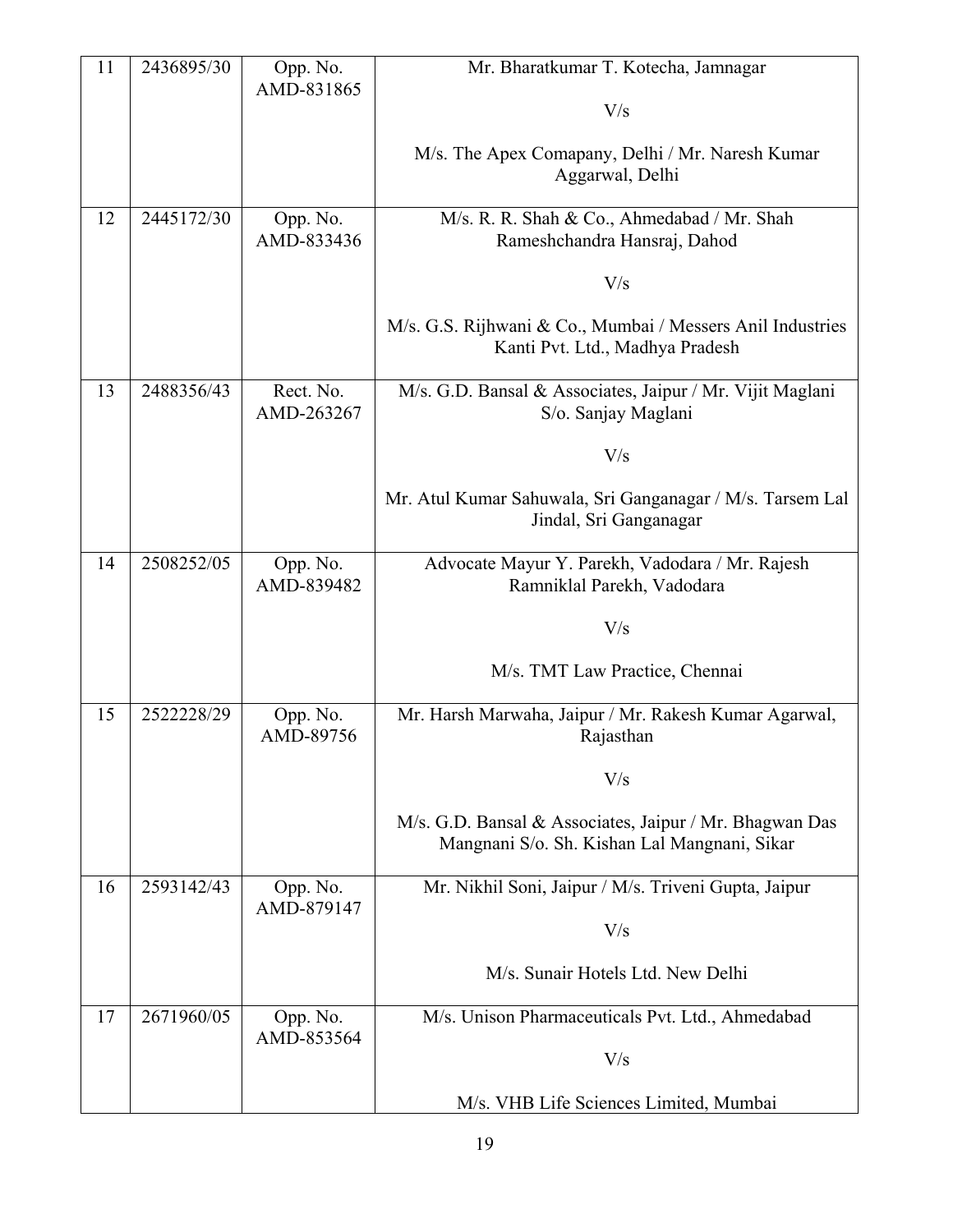| 18 | 2736873/41 | Opp. No.<br>AMD-962569  | M/s. Makhija & Associates, Thane / M/s. Unnati Institute Of<br>Potential Exploration Pvt. Ltd.                 |
|----|------------|-------------------------|----------------------------------------------------------------------------------------------------------------|
|    |            |                         | V/s                                                                                                            |
|    |            |                         | M/s. Aakash Educational Services Limited, New Delhi                                                            |
| 19 | 2738690/24 | Opp. No.<br>AMD-942842  | M/s. Superfastaction Regn. Service, Surat / M/s. Nakshatra<br>Creation Pvt. Ltd., Surat                        |
|    |            |                         | V/s                                                                                                            |
|    |            |                         | M/s. Chadha And Chadha, New Delhi / Mr. Hemal Sethi,<br>New Delhi                                              |
| 20 | 2738769/06 | Rect. No.<br>AMD-268327 | M/s. T.C. Patel & Co., Ahmedabad / Mr. Dharmeshbhai H.<br>Akabari                                              |
|    |            |                         | V/s                                                                                                            |
|    |            |                         | M/s. Mahtta & Co., Ludhiana / Mr. Neeraj Dhamija,<br>Ludhiana                                                  |
| 21 | 2754402/30 | Rect. No.<br>AMD-268772 | M/s. G.D. Bansal & Associates, Jaipur / Mr. Om Prakash<br>Maru (Nai) S/o. Late Sh. Motilal Maru (Nai), Bikaner |
|    |            |                         | V/s                                                                                                            |
|    |            |                         | M/s. Navkar Associates, Indore / M/s. Ajay Food Products<br>(Kantni) Pvt. Ltd., Kanti                          |
| 22 | 3057233/05 | Opp. No.<br>AMD-984932  | M/s. Techmetix Legal Services, Ahmedabad / Mr. Juberbhai<br>Ibrahimbhai Karadiya, Siddhpur                     |
|    |            |                         | V/s                                                                                                            |
|    |            |                         | M/s. Vishesh And Associates, Mumbai / M/s. Cachet<br>Pharmaceuticals Pvt. Ltd., Mubai                          |
| 23 | 3210517/35 | Opp. No.<br>AMD-978883  | M/s. T.C. Patel & Co., Ahmedabad / Ms. Ushaben<br>Kamleshkumar Shah, Anand                                     |
|    |            |                         | V/s                                                                                                            |
|    |            |                         | M/s. Shah IP, Ahmedabad / Mr. Prakash L. Bhatia, Partner Of<br>Kenzer, Ahmedabad                               |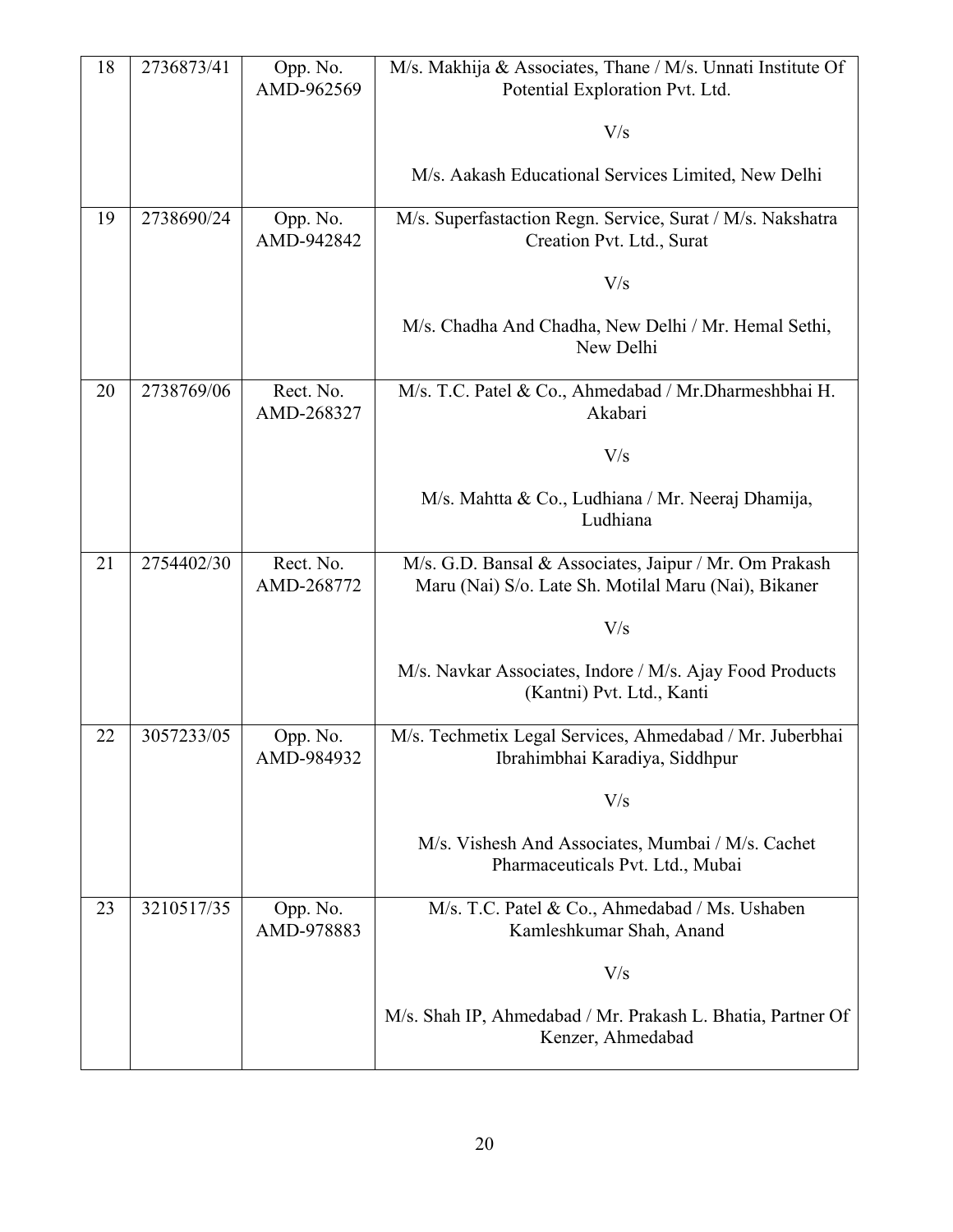| 24 | 3211759/44 | Opp. No.<br>AMD-877782 | M/s. Kavil & Co., Gandhinagar / Mr. Nasim Jivani,<br>Surendranagar                                                                               |
|----|------------|------------------------|--------------------------------------------------------------------------------------------------------------------------------------------------|
|    |            |                        | V/s                                                                                                                                              |
|    |            |                        | M/s. IRA Law, New Delhi / M/s. Max Healthcare Institute<br>Limited, New Delhi                                                                    |
| 25 | 3290687/43 | Opp. No.<br>AMD-986129 | Ms. Bhavana Satwani, Ahmedabad / M/s. JCR Cinema<br>Private Limited, Ahmedabad                                                                   |
|    |            |                        | V/s                                                                                                                                              |
|    |            |                        | M/s. K & S Partners, Gurgaon                                                                                                                     |
| 26 | 3340730/09 | Opp. No.<br>AMD-987616 | Mr. Nemil Shah, Mahesana / Mr. Satishbhai Sakarchand<br>Shah, Mahesana                                                                           |
|    |            |                        | V/s                                                                                                                                              |
|    |            |                        | M/s. K.C. Patel & Co., Ahmedabad / Mr. Shah Champaklal<br>Nathmal, Shah Mahavirbhai Champaklal And Shah<br>Shalibhadrabhai Champaklal, Ahmedabad |
| 27 | 3340730/09 | Opp. No.<br>AMD-994366 | Mr. Nemil Shah, Mahesana / Mr. Satishbhai Sakarchand<br>Shah, Mahesana                                                                           |
|    |            |                        | V/s                                                                                                                                              |
|    |            |                        | M/s. D. C. Dani & Associates, Ahmedabad / M/s. Jainam<br>Cables (India) Pvt. Ltd., Ahmedabad                                                     |
| 28 | 3354619/31 | Opp. No.<br>AMD-997273 | Mr. H. Rathore & Company, Ahmedabad / Ms. Jyotiben<br>Ambalal Patel                                                                              |
|    |            |                        | V/s                                                                                                                                              |
|    |            |                        | M/s. Taj Trade Mark, Agra / M/s. Kisan Fodder Mills Private<br>Limited, Varanasi                                                                 |
| 29 | 3436486/03 | Opp. No.<br>AMD-997669 | Advocate Deepak Gupta, New Delhi / Mr. Mukesh Kumar<br>Gupta, Alwar                                                                              |
|    |            |                        | <b>Vs</b>                                                                                                                                        |
|    |            |                        | Mr. Pankaj Gupta, Jaipur / Mr. Umesh Gupta, Rajasthan                                                                                            |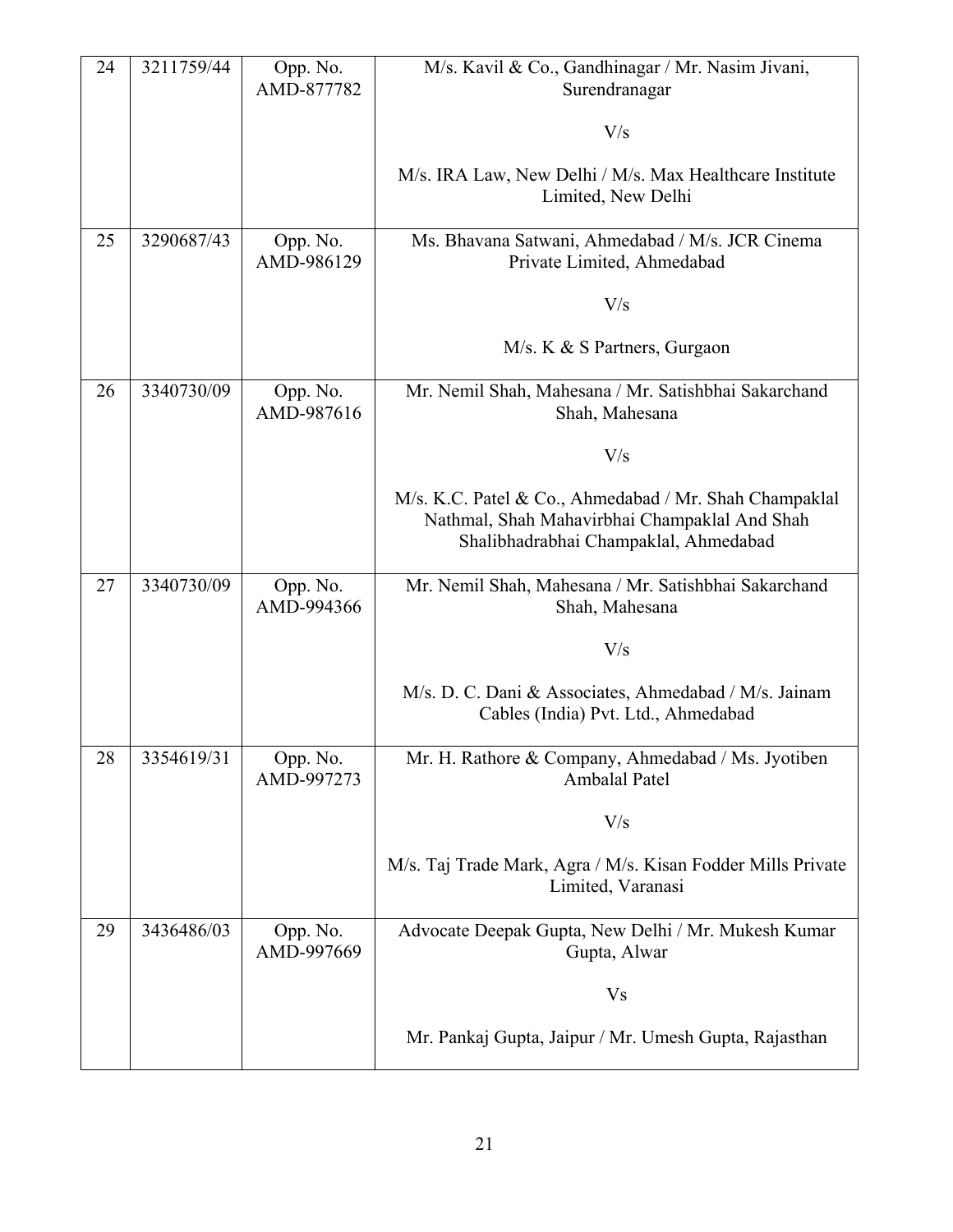| 30 | 3471347/03 | Opp. No.<br>AMD-1000661 | Advocate Priyanka B. Nagar, Ahmedabad / Mr. Sanjaybhai<br>Mansukhbhai Ghadiya, Rajkot               |
|----|------------|-------------------------|-----------------------------------------------------------------------------------------------------|
|    |            |                         | V/s                                                                                                 |
|    |            |                         | M/s. Grover & Associates, New Delhi / M/s. Bata India<br>Limited, Gurgaon                           |
| 31 | 3471347/03 | Opp. No.<br>AMD-1000734 | Advocate Priyanka B. Nagar, Ahmedabad / Mr. Sanjaybhai<br>Mansukhbhai Ghadiya, Rajkot               |
|    |            |                         | V/s                                                                                                 |
|    |            |                         | M/s. S. Singh & Associates, Delhi / M/s. Param Agarbatti<br>Works, Rajkot                           |
| 32 | 3687934/11 | Opp. No.<br>AMD-937706  | Mr. Alpesh N. Davda, Rajkot / M/s. M K Ceramic,<br>Surendranagar                                    |
|    |            |                         | V/s                                                                                                 |
|    |            |                         | Advocate Dakshesh B. Mehta, Ahmedabad / M/s. Cera<br>Sanitaryware Ltd, Ahmedabad                    |
| 33 | 3996353/29 | Opp. No.<br>AMD-991966  | M/s. Indus, Ahmedabad / Mr. Asharaf M. Pathan, Vadodara                                             |
|    |            |                         | V/s                                                                                                 |
|    |            |                         | Mr. Yash Suryawala, Vadodara / Mr. Umang Thakkar<br>Proprietor Of Jay Jalaram Mukhwas, Baroda       |
| 34 | 4044276/25 | Opp. No.<br>AMD-988764  | Mr. Vanchinathan, Chennai / Mr. Abhishek Tawania, Bikaner                                           |
|    |            |                         | V/s                                                                                                 |
|    |            |                         | Ms. Jaya A Manghwani, Mumbai / Mr. Arvind Dyeing &<br>Bleaching Mills Private Limited, Ichalkaranji |
| 35 | 4076650/31 | Opp. No.<br>AMD-992466  | Mr. Nadar Vennila, Pune / M/s. B P Spices, Unjha                                                    |
|    |            |                         | V/s                                                                                                 |
|    |            |                         | M/s. Trade Mark Registration Bureau, Kolkata / M/s. Berger<br>Paints India Limited, Kolkata         |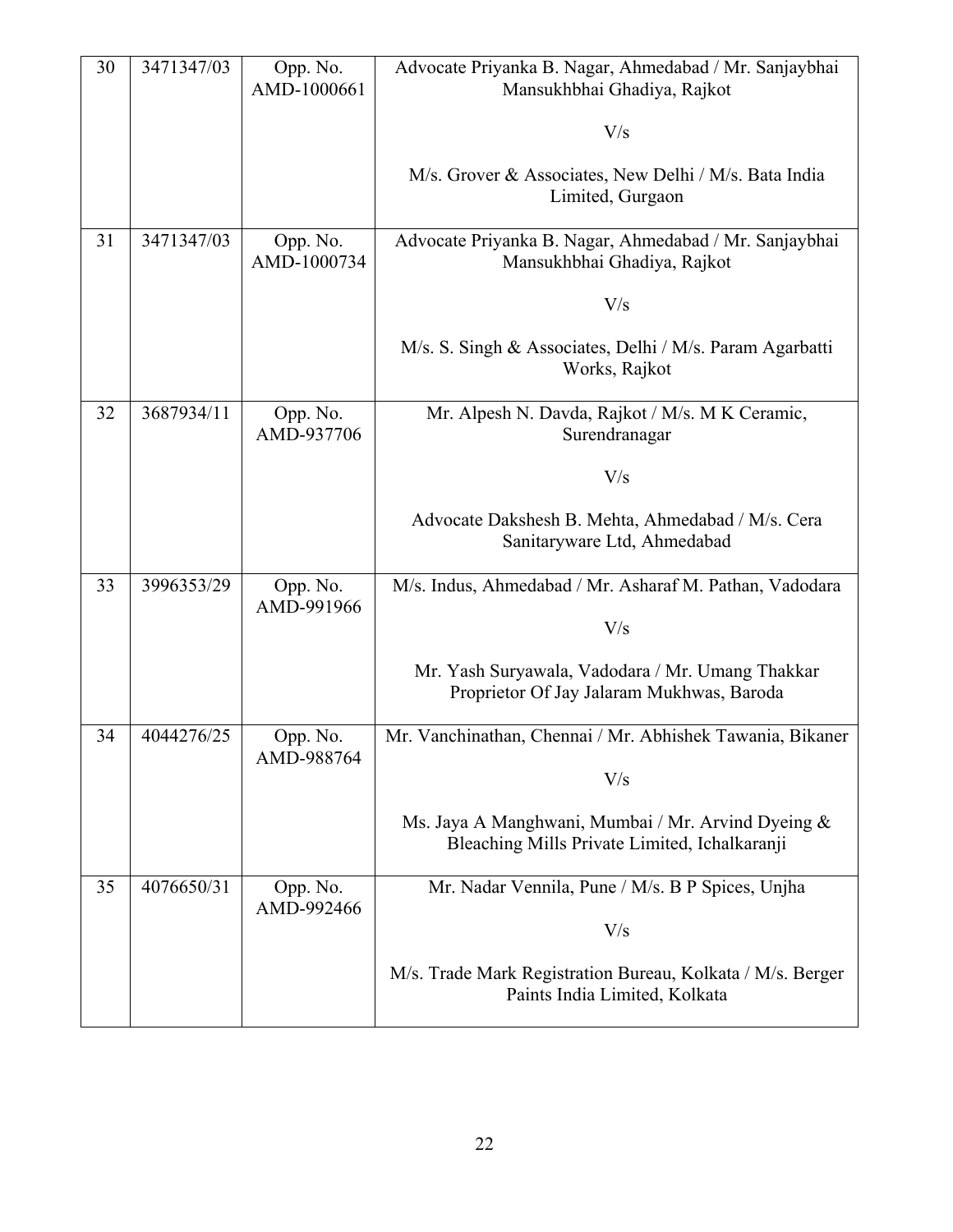| 36 | 3175346/19 | Opp. No.<br>AMD-909749  | Advocate Gaurav Soni, Ahmedabad / M/s. Highborne<br>Laminates Pvt. Ltd.           |
|----|------------|-------------------------|-----------------------------------------------------------------------------------|
|    |            |                         | V/s                                                                               |
|    |            |                         | M/s. Quest IP, Gurgaon / M/s. Asian Paints Limited, Mumbai                        |
| 37 | 4123705/03 | Opp. No.<br>AMD-1004579 | M/s. TMC Intellectual Services, Surat / Mr. Kishor<br>Jagdishbhai Gorasiya, Surat |
|    |            |                         | V/s                                                                               |
|    |            |                         | M/s. The Kesavi, Surat / Mr. Gunvantbhai R. Gorasiya, Surat                       |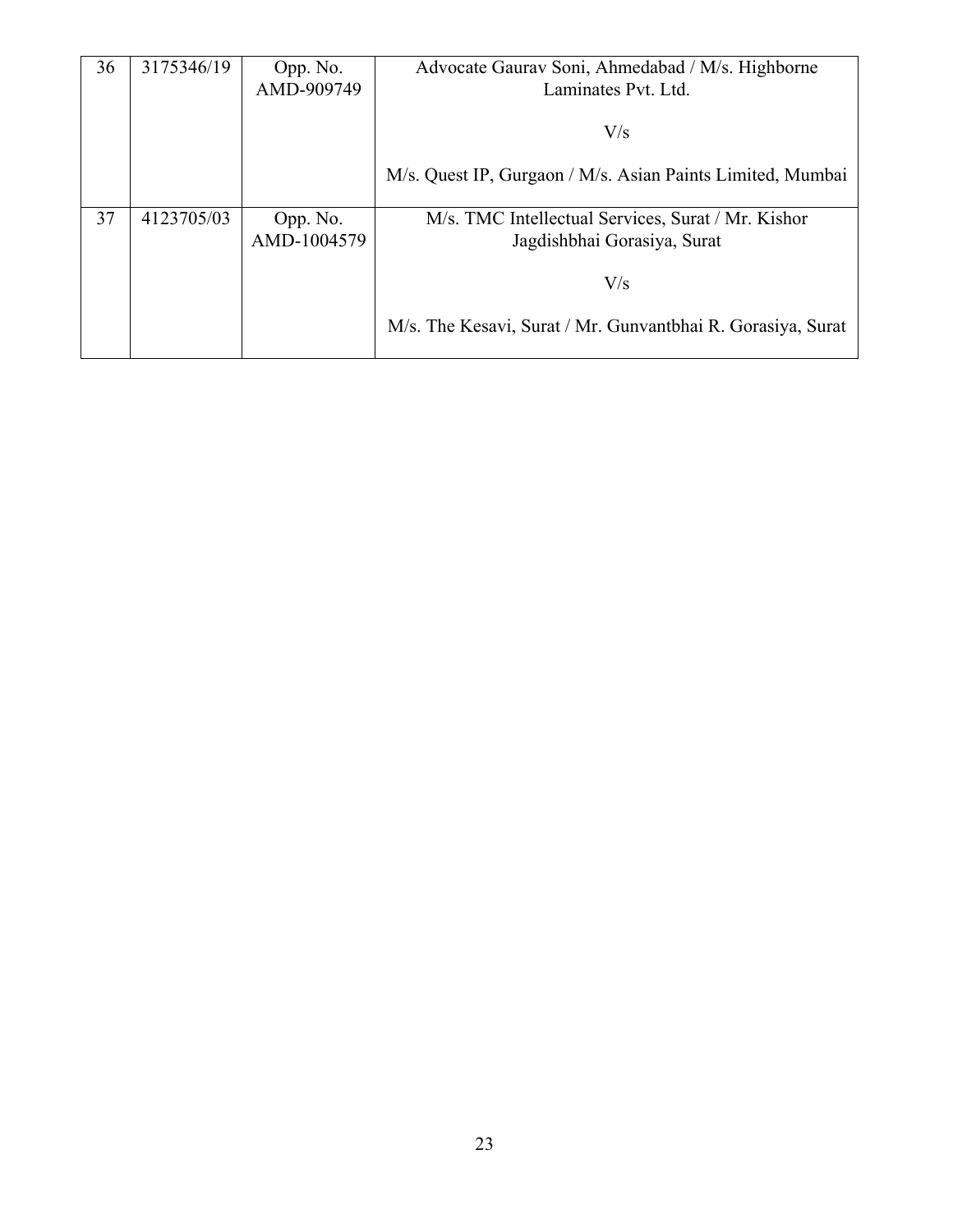| सत्यमेव जयते |
|--------------|
|--------------|

**\_\_\_\_\_\_\_\_\_\_\_**

**079 9-27601781 079 9-27601782 Fax No. .: 27601779**

**\_\_\_\_\_\_\_**

### **Time: 11:00 AM**

**\_\_\_\_\_\_\_\_\_\_\_**

**\_\_\_\_\_\_\_\_\_\_\_**

# **CA AUSE LIS T**

**\_\_\_\_\_\_\_\_\_\_**

| Sr.<br>No. | <b>Application</b><br>/R. T. M. | Opp./Rect.<br>No.      | <b>Name of Parties</b>                                                             |
|------------|---------------------------------|------------------------|------------------------------------------------------------------------------------|
|            | No.                             |                        |                                                                                    |
| 01         | 2201503/31                      | Opp. No.<br>AMD-808592 | M/s. K.C. Patel & Co., Ahmedabad / M/s. Solar Agrotech Pvt.<br>Ltd., Rajkot        |
|            |                                 |                        | V/s                                                                                |
|            |                                 |                        | M/s. S. Singh & Associates, Delhi / M/s. Solar Sales (India),<br>Delhi             |
| 02         | 1807837/41                      | Opp. No.<br>AMD-795107 | M/s. Gautam & Company, Jaipur / M/s. Shree Eduserve<br>Private Limited, Jaipur     |
|            |                                 |                        | V/s                                                                                |
|            |                                 |                        | M/s. Y. J. Trivedi & Co., Ahmedabad / M/s. Educomp<br>Solutions Limited, New Delhi |
| 03         | 1329133/02                      | Opp. No.<br>AMD-205840 | M/s. Tradesafe, Jamnagar / M/s. Asian Colour Co.,<br>Ahmedabad                     |
|            |                                 |                        | V/s                                                                                |
|            |                                 |                        | M/s. Jasani & Company, Rajkot / M/s. Asian Lime., Rajkot                           |
| 04         | 1329133/02                      | Opp. No.<br>AMD-204707 | M/s. Tradesafe, Jamnagar / M/s. Asian Colour Co.,<br>Ahmedabad                     |
|            |                                 |                        | V/s                                                                                |
|            |                                 |                        | M/s. Arjun T. Bhagat & Co., Mumbai / M/s. Asian Paints<br>(India) Limited, Mumbai  |



**\_\_\_\_\_\_\_\_\_\_**

**Date: 23/05 5/2022** 

**\_\_\_\_\_\_\_\_\_\_\_**

**\_\_\_\_\_\_\_\_\_\_\_**

**\_\_\_\_\_\_\_\_\_\_**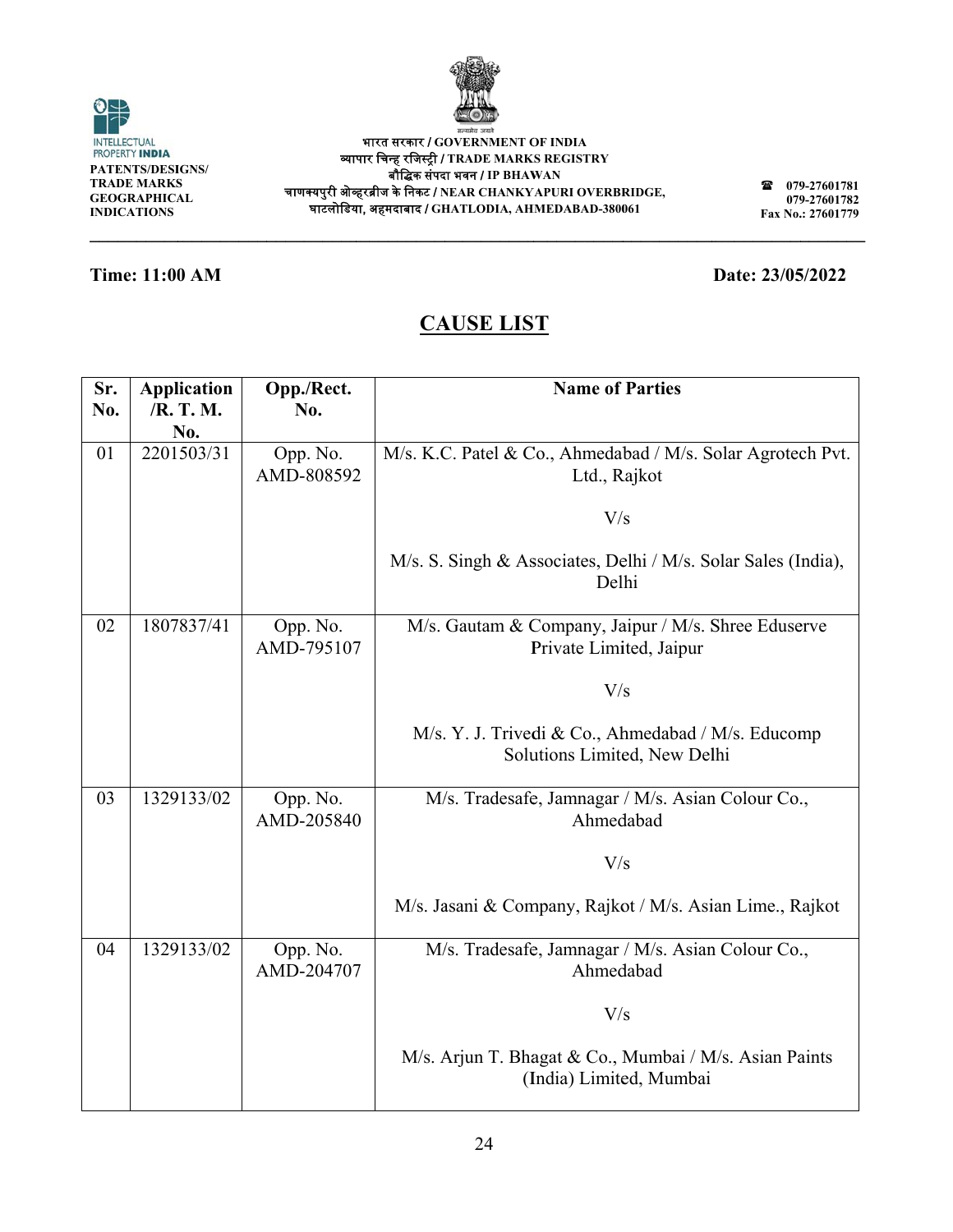| 05 | 788520/24  | Opp. No.<br>AMD-200526 | M/s. Superfastaction Regn. Service, Surat / Mr. Rakesh R.<br>Veermani, Surat                          |
|----|------------|------------------------|-------------------------------------------------------------------------------------------------------|
|    |            |                        | V/s                                                                                                   |
|    |            |                        | M/s. Arjun T. Bhagat & Co., Mumbai / M/s. Garden Silk<br>Mills Limited, Surat                         |
| 06 | 490026/05  | Opp. No.<br>AMD-528    | M/s. R. R. Shah & Co., Ahmedabad / M/s. Cadila Chemicals<br>Ltd., Ahmedabad                           |
|    |            |                        | V/s                                                                                                   |
|    |            |                        | M/s. Crawford Bayley & Co., Mumbai                                                                    |
| 07 | 2000467/30 | Opp. No.<br>AMD-800875 | M/s. G. D. Bansal & Associates., Jaipur / Mr. Subhash Jain<br>S/o. Late. Sh. Ram Kishore Jain, Jaipur |
|    |            |                        | V/s                                                                                                   |
|    |            |                        | M/s. H K Acharya And Company, Ahmedabad / M/s. Mukesh<br>Tea Processors & Packers, Surat              |
| 08 | 1229938/07 | Opp. No.<br>AMD-194857 | Advocate Chirag A. Shah, Ahmedabad / Mr. Munik R.Patel,<br>Ahmedabad                                  |
|    |            |                        | V/s                                                                                                   |
|    |            |                        | M/s. Chandrakant M. Joshi, Mumbai / M/s. Lubi Electricals<br>Ltd., Ahmedabad                          |
| 09 | 1668449/25 | Opp. No.<br>AMD-759949 | M/s. Shah IP, Ahmedabad / Mrs. Nirmalaben Dineshbhai<br>Patel, Ahmedabad                              |
|    |            |                        | V/s                                                                                                   |
|    |            |                        | M/s. Anand And Anand., New Delhi                                                                      |
| 10 | 2029860/30 | Opp. No.<br>AMD-812901 | M/s. K.C. Patel & Co., Ahmedabad / Mr. Abdulwahid<br>Mohmedbhai Hasmani, Ahmedabad                    |
|    |            |                        | V/s                                                                                                   |
|    |            |                        | M/s. Y.J. Trivedi & Co., Ahmedabad / M/s. Jilani Foods,<br>Jalgaon                                    |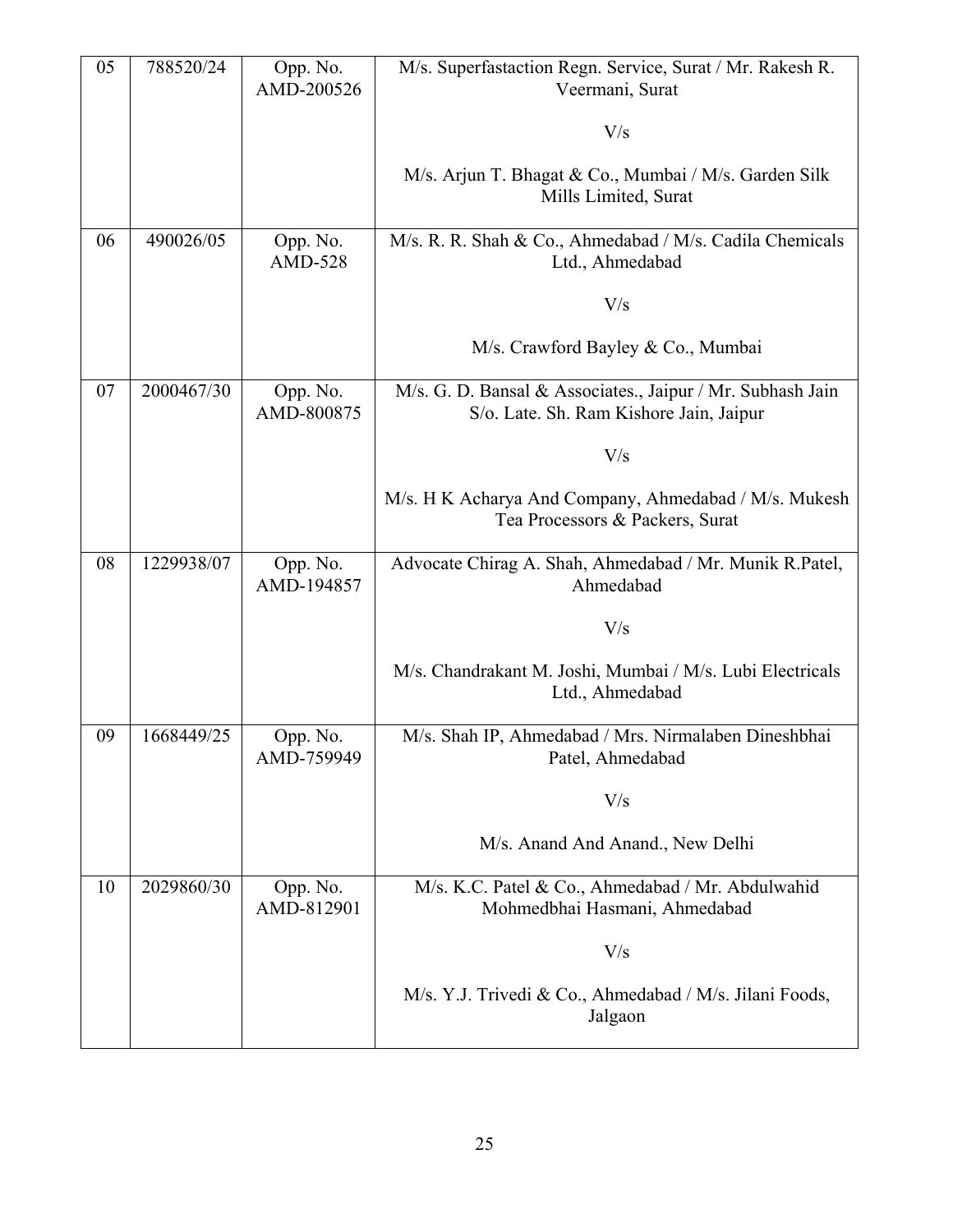| v       |
|---------|
| ٦       |
| ۰.<br>× |

| भारत सरकार / GOVERNMENT OF INDIA                             |
|--------------------------------------------------------------|
| व्यापार चिन्ह रजिस्ट्री / TRADE MARKS REGISTRY               |
| बौद्धिक संपदा भवन / IP BHAWAN                                |
| चाणक्यपुरी ओव्हरब्रीज के निकट / NEAR CHANKYAPURI OVERBRIDGE, |
| EIZERET EFTERET CHATI ODIA AHMEDARAD 380061                  |

**\_\_\_\_\_\_\_\_\_\_**

**\_\_\_\_\_\_\_\_\_\_\_**

**\_\_\_\_\_\_\_\_\_\_**

**\_\_\_\_\_\_\_\_\_\_\_**

## **Time: 11:00 AM**

**\_\_\_\_\_\_\_\_\_\_\_**

**\_\_\_\_\_\_\_\_\_\_\_**

# **CA AUSE LIS T**

| Sr. | <b>Application</b> | Opp./Rect.             | <b>Name of Parties</b>                                                     |
|-----|--------------------|------------------------|----------------------------------------------------------------------------|
| No. | /R. T. M.          | No.                    |                                                                            |
| 01  | No.<br>2142921/31  |                        |                                                                            |
|     |                    | Opp. No.<br>AMD-805438 | Advocate Nikunj V. Joshi, Ahmedabad / Mr. Mahesh<br>Chandra Sharma, Jaipur |
|     |                    |                        |                                                                            |
|     |                    |                        | V/s                                                                        |
|     |                    |                        |                                                                            |
|     |                    |                        | M/s. Y. J. Trivedi & Co., Ahmedabad / Mr. Jitendra Pal                     |
|     |                    |                        | Singh, Delhi                                                               |
| 02  | 809051/05          |                        |                                                                            |
|     |                    | Opp. No.<br>AMD-206375 | M/s. A. R. Shah & Co., Ahmedabad / Mr. Bhikhabhai G.<br>Patel, Ahmedabad   |
|     |                    |                        |                                                                            |
|     |                    |                        | V/s                                                                        |
|     |                    |                        |                                                                            |
|     |                    |                        | Advocate Manoj G. Menda, Mumbai / M/s. Brillchem Pharma                    |
|     |                    |                        | Pvt. Ltd., New Delhi                                                       |
| 03  | 1196763/07         |                        | M/s. Tradesafe, Jamnagar / Mr. Ramniklal G. Kotecha, Kutch                 |
|     |                    | Opp. No.<br>AMD-189113 |                                                                            |
|     |                    |                        | V/s                                                                        |
|     |                    |                        |                                                                            |
|     |                    |                        | Mr. Chandrakant M. Joshi, Mumbai                                           |
|     |                    |                        |                                                                            |
| 04  | 1142112/31         | Opp. No.               | M/s. H. K. Acharya & Company, Ahmedabad / M/s. Alpinik                     |
|     |                    | AMD-234685             | Farms, Vasad                                                               |
|     |                    |                        | V/s                                                                        |
|     |                    |                        |                                                                            |
|     |                    |                        | M/s. Lall & Sethi., New Delhi                                              |
|     |                    |                        |                                                                            |



**\_\_\_\_\_\_\_\_\_\_**

**079 079 Fax No. .: 27601779 \_\_\_\_\_\_\_\_\_\_\_ 9-27601781 9-27601782 \_\_\_\_\_\_\_**

### **Date: 24/05 5/2022**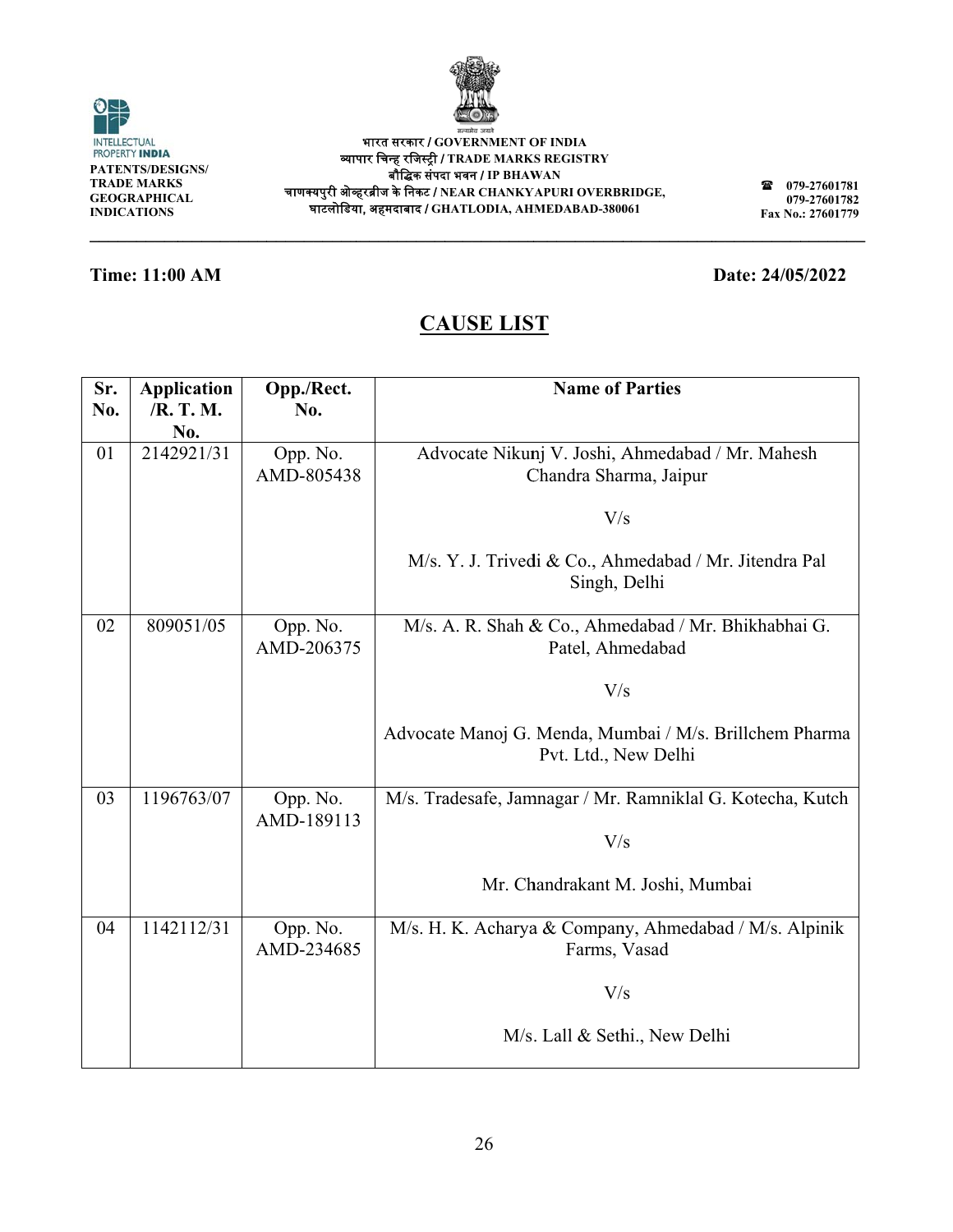| 05 | 1142112/31 | Opp. No.<br>AMD-231190  | M/s. H. K. Acharya & Company, Ahmedabad / M/s. Alpinik<br>Farms, Vasad                         |
|----|------------|-------------------------|------------------------------------------------------------------------------------------------|
|    |            |                         | V/s                                                                                            |
|    |            |                         | M/s. Y. J. Trivedi & Co., Ahmedabad / Mr. Rashmin<br>Majithai, Ahmedabad                       |
| 06 | 1612172/07 | Opp. No.<br>AMD-743014  | M/s. Tradesafe, Jamnagar / Mr. Jinendra Jain, Bhilwara                                         |
|    |            |                         | V/s                                                                                            |
|    |            |                         | Mr. Chandrakant M Joshi, Mumbai                                                                |
| 07 | 4043634/25 | Opp. No.<br>AMD-1053422 | M/S. T.C. Patel & Co., Ahmedabad / M/S. Leemboodi<br>Fashion An Indian Partnership Firm, Surat |
|    |            |                         | V/s                                                                                            |
|    |            |                         | M/s. D.P. Ahuja & Co, Calcutta                                                                 |
| 08 | 1683313/09 | Opp. No.<br>AMD-752363  | Advocate., Chirag A. Shah, Ahmedabad / M/s. Apple<br>Weighinfra Limited, Ahmedabad             |
|    |            |                         | V/s                                                                                            |
|    |            |                         | M/s. Anand And Anand, New Delhi                                                                |
| 09 | 2075100/43 | Opp. No.<br>AMD-785952  | M/S. Shah IP, Ahmedabad / Mr. Ahir Ishwarbhai Ravjibhai,<br>Vapi                               |
|    |            |                         | V/s                                                                                            |
|    |            |                         | Advocate Nikunj V. Joshi, Ahmedabad / M/s. Giriraj<br>Kathiyawadi Bhojnalay, Ahmedabad         |
| 10 | 1306910/34 | Opp. No.<br>AMD-209838  | M/s. Y. J. Trivedi & Co., Ahmedabad / Mr. Mukundlal<br>Himmatlal Shah, Vadodara                |
|    |            |                         | V/s                                                                                            |
|    |            |                         | M/s. K.C. Patel & Co., Ahmedabad / M/s. The Sugandh Sagar<br>Snuff Works, Sihor                |
| 11 | 518240/05  |                         | M/s. Babaria IP, Ahmedabad / Mr. Navinchandra Purshottam<br>Dholakia                           |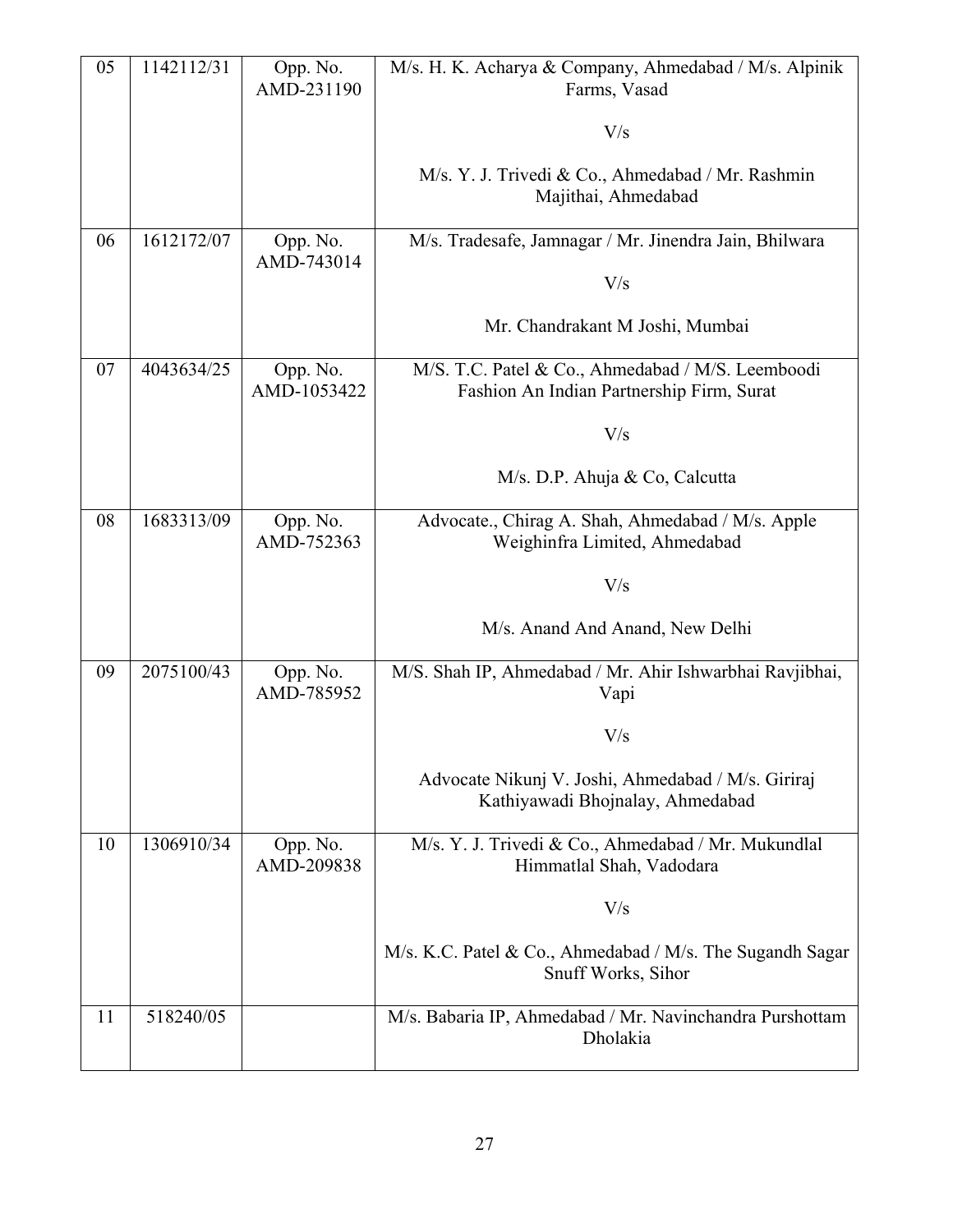

|  | ×<br>۰. |
|--|---------|

**079 079 9-27601782 Fax No. .: 27601779**

# **CA AUSE LIS T**

| TRADE MARKS<br><b>GEOGRAPHICAL</b><br><b>INDICATIONS</b> |                                        |                        | 079-27601781<br>Т<br>चाणक्यपुरी ओव्हरब्रीज के निकट / NEAR CHANKYAPURI OVERBRIDGE,<br>079-27601782<br>घाटलोडिया, अहमदाबाद / GHATLODIA, AHMEDABAD-380061<br>Fax No.: 27601779 |  |  |  |
|----------------------------------------------------------|----------------------------------------|------------------------|-----------------------------------------------------------------------------------------------------------------------------------------------------------------------------|--|--|--|
|                                                          | <b>Time: 11:00 AM</b>                  |                        | Date: 25/05/2022                                                                                                                                                            |  |  |  |
|                                                          | <b>CAUSE LIST</b>                      |                        |                                                                                                                                                                             |  |  |  |
| Sr.<br>No.                                               | <b>Application</b><br>/R. T. M.<br>No. | Opp./Rect.<br>No.      | <b>Name of Parties</b>                                                                                                                                                      |  |  |  |
| 01                                                       | 2150907/05                             | Opp. No.<br>AMD-884560 | M/s. D. C. Dani & Associates, Ahmedabad / Ms. Savitaben<br>Manharlal Gandhi, Surat                                                                                          |  |  |  |
|                                                          |                                        |                        | V/s                                                                                                                                                                         |  |  |  |
|                                                          |                                        |                        | M/s. Unimed Technologies Limited, Mumbai                                                                                                                                    |  |  |  |
| 02                                                       | 2599195/35                             | Opp. No.<br>AMD-844625 | Advocate Nikunj V. Joshi, Ahmedabad / Mr. Mahesh<br>Chandra Sharma, Jaipur                                                                                                  |  |  |  |
|                                                          |                                        |                        | V/s                                                                                                                                                                         |  |  |  |
|                                                          |                                        |                        | M/s. Y. J. Trivedi & Co., Ahmedabad / Mr. Jitendra Pal<br>Singh, Delhi                                                                                                      |  |  |  |
| 03                                                       | 2000547/43                             | Opp. No.<br>AMD-793425 | M/s. H K Acharya And Company, Ahmedabad / Mr. Shah<br>Tarun Champaklal, Surat                                                                                               |  |  |  |
|                                                          |                                        |                        | V/s                                                                                                                                                                         |  |  |  |
|                                                          |                                        |                        | M/s. Y. J. Trivedi & Co., Ahmedabad / M/s. Jivraj Tea<br>Limited, Surat                                                                                                     |  |  |  |
| 04                                                       | 1140043/05                             | Opp. No.<br>AMD-198674 | M/s. Crossed Fingers Organics Pvt. Ltd., Ahmedabad                                                                                                                          |  |  |  |
|                                                          |                                        |                        | V/s                                                                                                                                                                         |  |  |  |
|                                                          |                                        |                        | Advocate Dakshesh B. Mehta, Ahmedabad / M/s. Raptakos,<br>Brett & Co. Ltd., Mumbai                                                                                          |  |  |  |





# **Date: 25/05 5/2022**